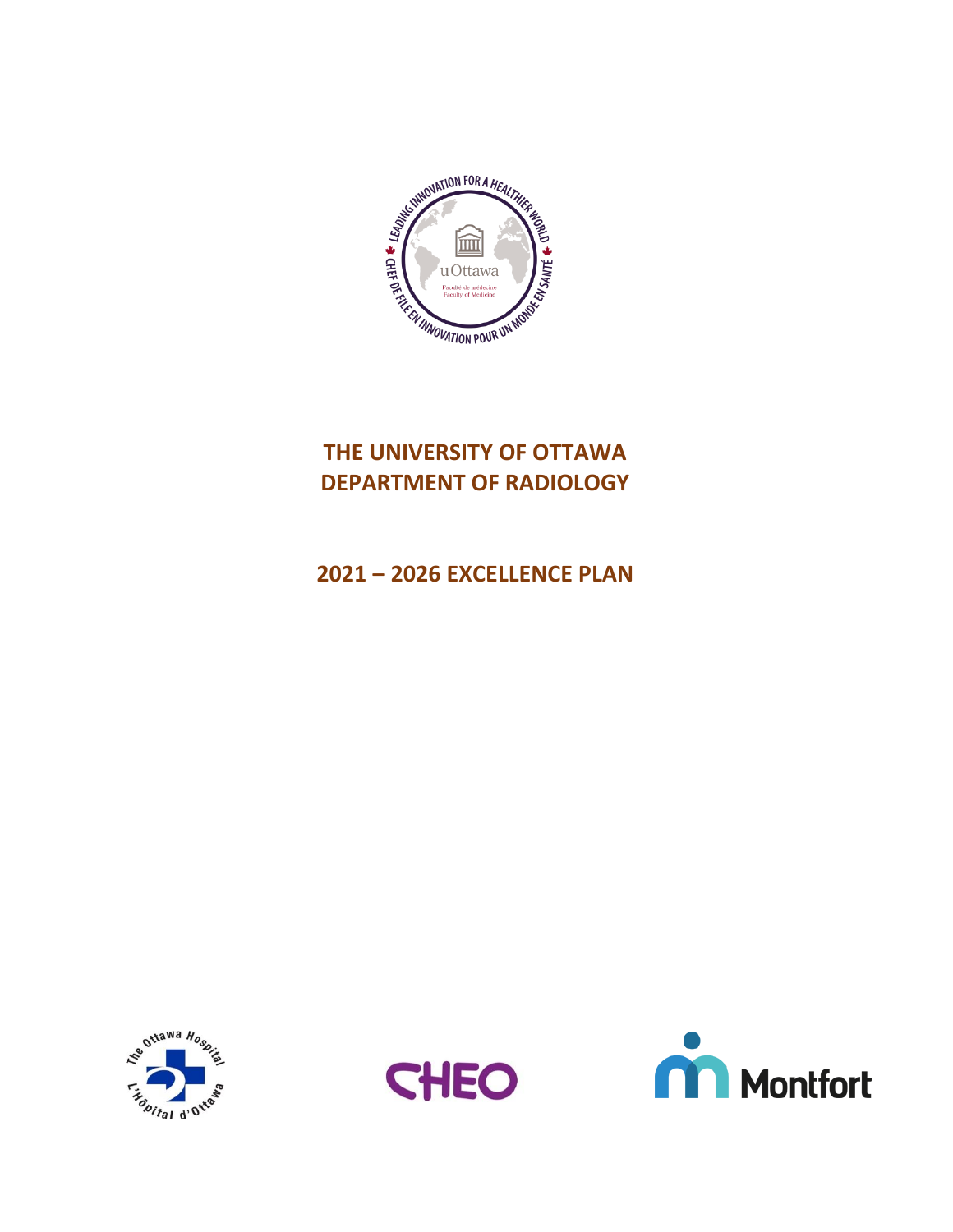#### **TABLE OF CONTENTS**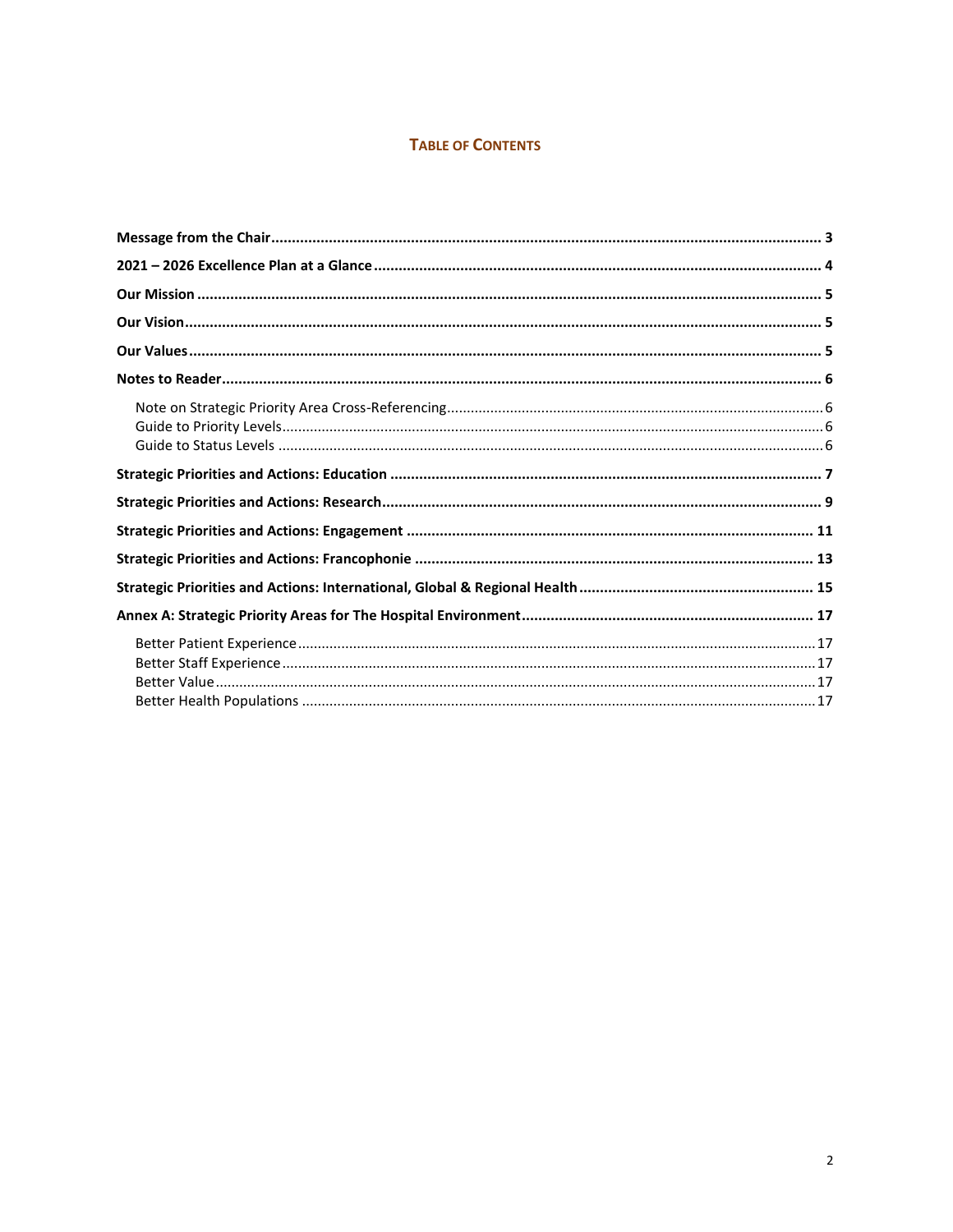### **MESSAGE FROM THE CHAIR**

<span id="page-2-0"></span>I am thrilled to present you with the *Department of Radiology 2021-2026 Excellence Plan*. I want to thank the many colleagues who gave up of their personal time to contribute to this plan. At least 70% of Departmental members contributed in some way, so I am confident that it is a true reflection of your thoughts and aspirations for the Department.

Strategy is the keystone of business success. We have succeeded in creating an academic plan that is reflective of the multiple institutions and specialties our department represents, thereby assuring its relevance and success. The creation of this plan is really the beginning of our journey. It is intended to be dynamic, and the priorities we set may be revisited and refined over the course of its execution, so your continuous engagement is appreciated.

I have previously reminded the group that operational effectiveness is not strategy, and strategy is not a polar opposite of operational effectiveness. Together they are the means to harness our good intent and ensure the choices we make align with a calculated path to success.

While effectiveness is important for competitive advantage, strategy is about differentiation. It means deliberately choosing a different set of behaviors, activities, and processes to deliver a unique mix of value. However, as I heard from many practice plans, achieving a sustainable strategic position does require tradeoffs with positions that are incompatible.

As Michael Porter (Harvard Business review) wrote, "With so many forces at work against making choices and tradeoffs in organizations, a clear intellectual framework to guide strategy is a necessary counterweight". Through this planning process, we have created the "clear intellectual framework" needed to ensure the Department creates an environment conducive to empowering you to realize your full professional potential. So, in essence, this plan is about setting a path to the future and creating a legacy to pass on to the next generation of Department of Radiology members.

By defining, our mission, vision, and values you have defined what the Department of Radiology means to you. Emerging from your enthusiastic participation and responses to the planning process is an overwhelming commitment to excellent patient care, compassion, respect, reputation, empathy, humanity, and work ethic. These descriptors are the epitome of the image we have of our collective selves, and the image or "brand" we want to project to our patients, colleagues, and institution. Tom Peters sums up the emotions embodied in a brand. "A brand is ultimately about nothing more (and nothing less) than heart. It's about passion...what you care about. It's about what's inside–what's inside you, what's inside your company." It was heartening for me to feel the deep emotion expressed by many participants when defining who we are as a department. I hope the passion to attain our ideal values continues to resonate well past the current plan. I encourage you to reflect on your personal brand and make a conscious effort to align these with the collective, within the Department of Radiology.

As Chair I remain deeply grateful for the privilege of leading the Department of Radiology. I remain committed to providing the environment that will ignite your passion and leverage our clinical and academic skillset for the benefit of all our regional partners and most importantly our patients.

Sincerely

Richard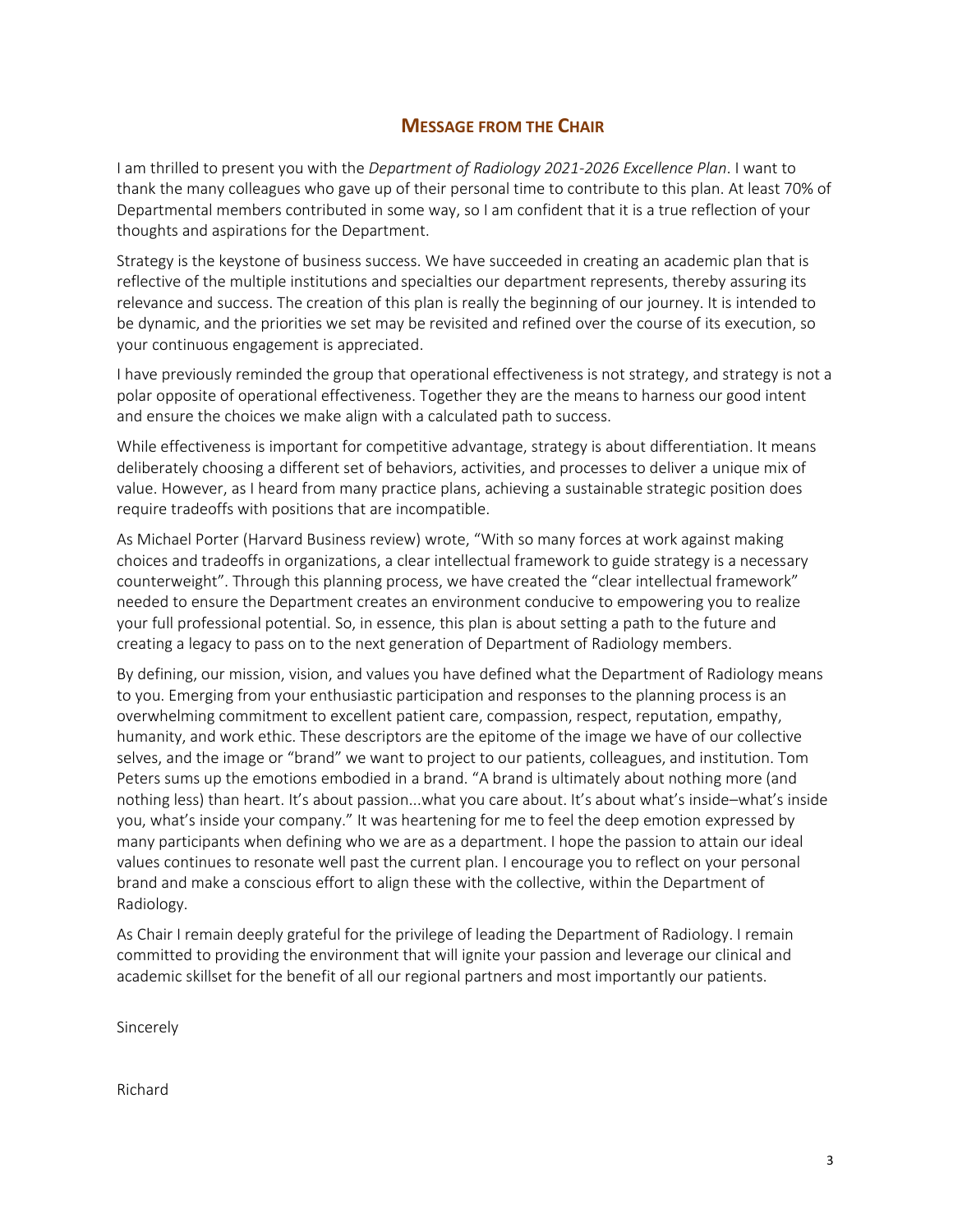### <span id="page-3-0"></span>**– 2026 EXCELLENCE PLAN AT A GLANCE**

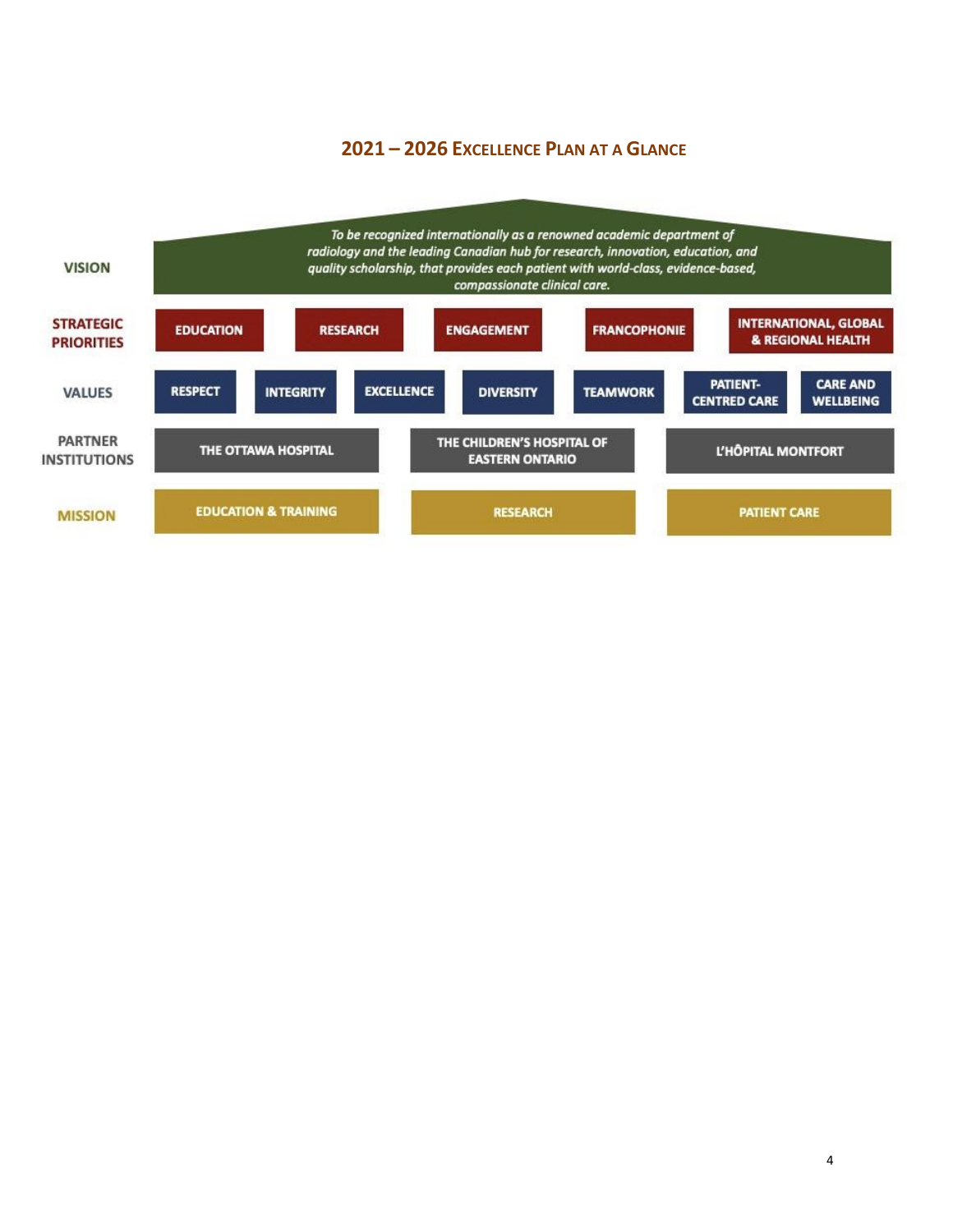## **OUR MISSION**

<span id="page-4-0"></span>We are expert academic physicians, clinicians, physicists, scientists, educators, and other healthcare providers from three independent institutions: The Ottawa Hospital, The Children's Hospital of Eastern Ontario, and l'Hôpital Montfort.

We are committed to advancing medical imaging, image-guided therapeutics, and radiation medicine in the Ottawa Region, nationally and internationally.

We combine our leadership in innovation, scholarship, and simulation training with our unique geographic location and industry partnerships to advance the dissemination of best practices, contribute to better clinical outcomes, and deliver compassionate, high-quality, patient-centered care.

We believe in the dignity of our patients, learners, trainees, and team members. Through interdisciplinary and inter- and intra-institutional collaboration, we cultivate an environment of excellence in research and teaching, driving continuous self-improvement and leading-edge care important to our patients and their loved ones.

### **OUR VISION**

<span id="page-4-1"></span>To be recognized internationally as a renowned academic department of radiology and the leading Canadian hub for research, innovation, education, and quality scholarship, that provides each patient with world-class, evidence-based, compassionate clinical care.

### **OUR VALUES**

- <span id="page-4-2"></span>❖ **Respect:** We embrace and encourage bilingualism, diversity of opinions, acknowledging differences, and promoting equity, diversity, and inclusion.
- ❖ **Integrity:** We demonstrate ethical behaviour, accountability, transparency, and objectivity.
- ❖ **Excellence:** We educate the next generation of physicians, leaders, teachers, and innovators. We generate new knowledge and leverage cutting edge technology to positively impact patient outcomes through the provision of world class care to all. We are inclusive of underserved and marginalized communities.
- ❖ **Diversity:** We welcome and respect the diversity of our learners, trainees, patients, employees, and physicians without biases based on differences of any kind; recognizing that better care for diverse populations is enhanced when everyone feels a sense of inclusion and belonging.
- ❖ **Teamwork:** We foster engagement, encourage multidisciplinary inclusive collaboration, and recognize that every individual counts.
- ❖ **Patient-Centred Care:** We support patient-centred care by conducting evidence-based research and delivering education and training guided by patient values, preferences, and needs.
- ❖ **Care and Wellbeing:** We nurture a safe, compassionate workplace responsive to the individualized needs of our members.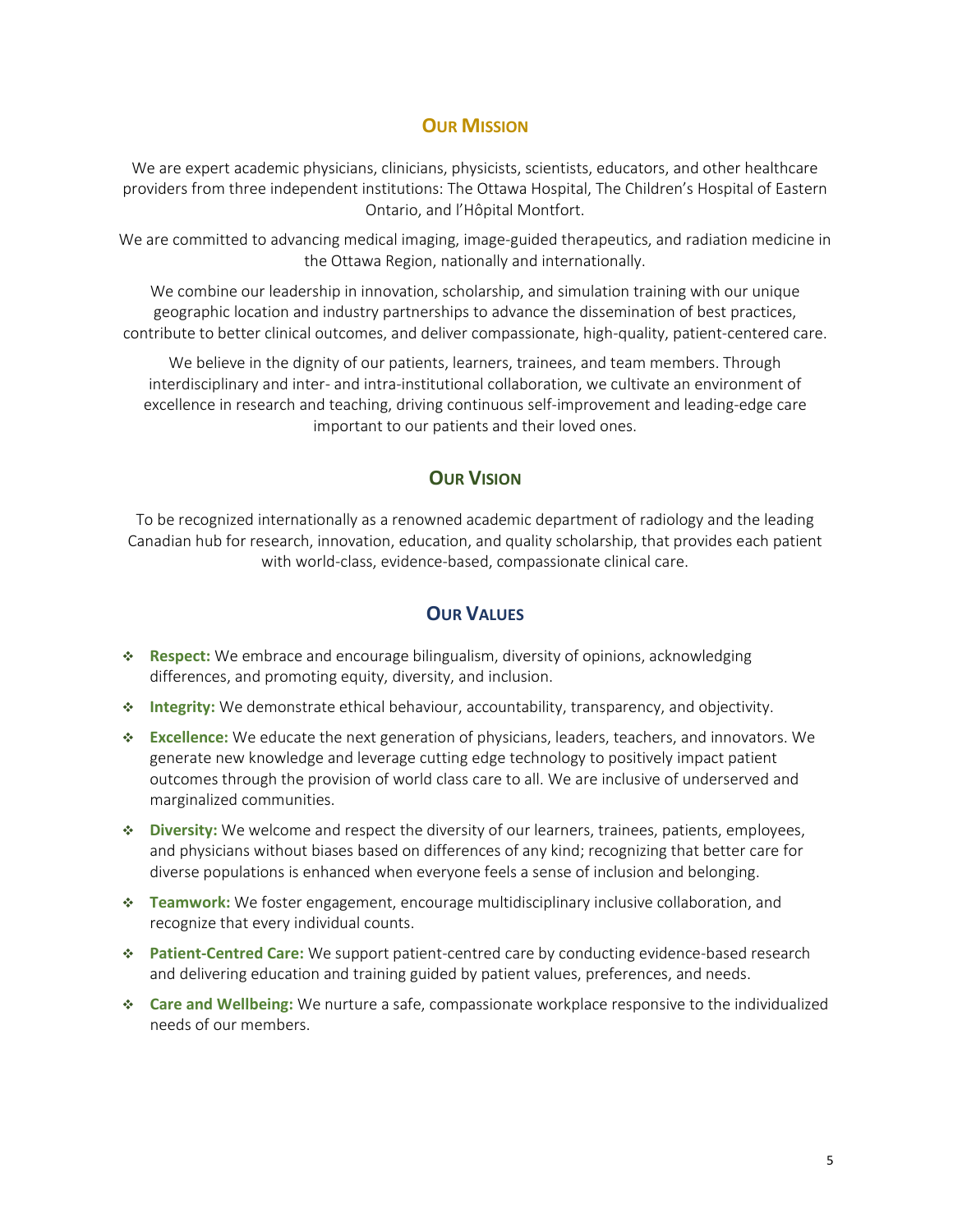## **STRATEGIC PRIORITIES AND ACTIONS**

### **NOTES TO READER**

#### <span id="page-5-1"></span><span id="page-5-0"></span>**Note on Strategic Priority Area Cross-Referencing**

This *20201 – 2026 Excellence Plan* is cross-referenced against the University of Ottawa Faculty of Medicine (FOM) with additional references made to the hospital environment where DOR's strategic actions intersect with clinical care (THE). The intent of this approach was to set goals, identify activities, and set a forward course of action appropriate for a medical department within the context of the university and academic hospitals of which we are a part and serve.

It is acknowledged that not all items listed under the strategic priorities related to the hospital environment (THE) will apply to all hospital contexts. The *Excellence Plan* allows for flexibility on which priorities will be implemented and how they will be implemented within each unique operational setting according to each hospital's strategic plan.

#### <span id="page-5-2"></span>**Guide to Priority Levels**

- ❖ **Urgent (U)** = Falling behind and not advancing quickly is a risk to ongoing activities and business. Critical to either bringing us to current standards or to mitigate imminent threats and trends. Find time and resources or re-allocate them from other areas if necessary.
- ❖ **High (H)** = Needs attention within the next year. Important for course correction and to bring us to the next level. Allocate time and resources in the current planning cycle.
- ❖ **Medium (M)** = Should be attended to soon. Important to achieving our vision, but not immediately susceptible to risks or threats. Strategies to find the time and resources should be put into place now to act in the medium-term.
- ❖ **Low (L)** = Nice to have if the time and resources can be found. May not fit into the current plan's timeframe but should not be forgotten.

#### <span id="page-5-3"></span>**Guide to Status Levels**

.

| Not yet started                |
|--------------------------------|
| Behind schedule and/or at risk |
| Started and in progress        |
| Well underway and on-track     |
| Completed                      |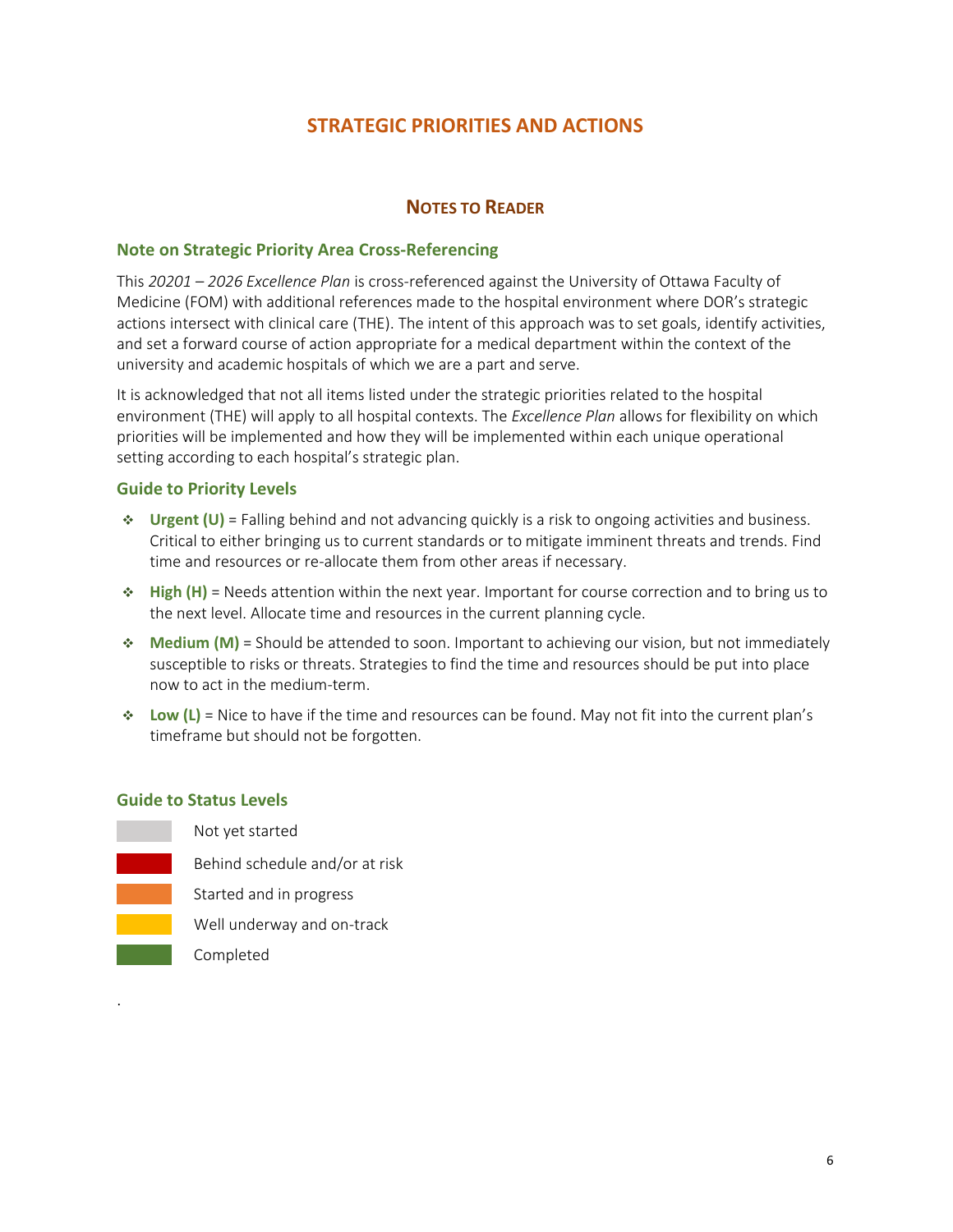## **STRATEGIC PRIORITIES AND ACTIONS: EDUCATION**

<span id="page-6-0"></span>

|     |                                                                                                                                                                                                                                                                                                                                                                                                                                                                                                                                                                                                                                                |          |              |            |             |              |                |                           |                         |              | <b>EDUCATION PRIORITY AREAS</b> |  |           | X-REF                              |                             |                                                                                                                                                                                                                                                                                                                                                                                                                                            |
|-----|------------------------------------------------------------------------------------------------------------------------------------------------------------------------------------------------------------------------------------------------------------------------------------------------------------------------------------------------------------------------------------------------------------------------------------------------------------------------------------------------------------------------------------------------------------------------------------------------------------------------------------------------|----------|--------------|------------|-------------|--------------|----------------|---------------------------|-------------------------|--------------|---------------------------------|--|-----------|------------------------------------|-----------------------------|--------------------------------------------------------------------------------------------------------------------------------------------------------------------------------------------------------------------------------------------------------------------------------------------------------------------------------------------------------------------------------------------------------------------------------------------|
|     | <b>DEPARTMENT OF RADIOLOGY ACTIONS: EDUCATION</b>                                                                                                                                                                                                                                                                                                                                                                                                                                                                                                                                                                                              |          |              |            |             |              |                |                           |                         |              |                                 |  | 4.4<br>BU | <b>SECONDARY</b><br>FOM PRIORITIES | THE HOSPITAL<br>ENVIRONMENT | <b>UOTTAWA FACULTY OF MEDICINE</b><br><b>EDUCATION PRIORITY AREAS</b>                                                                                                                                                                                                                                                                                                                                                                      |
| 1.  | Introduce Competence by Design (CBD) and harness technology to support it.<br>Widen opportunities for learning including, Objective Structured Clinical<br>Examination, teaching files, resident rounds, simulation training, competency<br>assessments etc. as well as non-technological elements. Develop a Brightspace<br>self-learning/assessment tool for CBD                                                                                                                                                                                                                                                                             | H        | <b>x</b> x x |            |             |              |                | $\mathbf{x}$              |                         |              |                                 |  |           |                                    |                             | <b>ENRICH LEARNER EXPERIENCE</b><br><b>EDU 1.1.</b> Further our work toward graduating learners who<br>are professionally ready through provision of competency-<br>based education<br><b>EDU 1.2</b> Identify and implement innovative teaching                                                                                                                                                                                           |
| 2.  | Establish the Department of Radiology as a Canadian center for dissemination of<br>best educational practices including simulation training                                                                                                                                                                                                                                                                                                                                                                                                                                                                                                    | M        | <b>x</b>     | $x \mid x$ |             |              |                | $\boldsymbol{\mathsf{x}}$ |                         |              |                                 |  |           | <b>IGH 1.4</b>                     |                             | strategies across the education spectrum<br><b>EDU 1.3</b> Optimize IT processes, and strive to provide                                                                                                                                                                                                                                                                                                                                    |
| 3.  | Establish the Department of Radiology Continuing Medical Education (CME)<br>program as a leader in meeting the emerging needs of learners and trainees.<br>(This may include highlighting branded expertise, European Society of<br>Therapeutic Radiology and Oncology, Canadian Organizations of Medical<br>Physicists, American College of Radiology-style training addressing subspecialty<br>practice and the continuum of training (including re-training or new skill<br>acquisition by practicing physicians), AI, virtual reality training, and 3-D assisted<br>learning). Develop a Brightspace self-learning/assessment tool for CME | <b>M</b> | x x          |            | $\mathbf x$ |              |                |                           |                         |              |                                 |  |           | <b>IGH 1.4</b>                     | <b>THE 3.3</b>              | learning management systems and technology reflecting<br>current state-of-the-art technology<br><b>EDU 1.4</b> Increase access to personal and career counselling<br>services in addition to enhancing wellness initiatives across<br>all levels of UGME, PGME, TMM, GPS and CPD<br><b>EXPAND INNOVATIVE EDUCATION PROGRAMS</b><br><b>EDU 2.1</b> Expand our current 3rd- and 4th-year TMM<br>program to a full four-year Bachelor program |
| 4.  | Formalize and provide more structure to the mentorship program for learners<br>and staff that includes social/well-being, academic and research activities.                                                                                                                                                                                                                                                                                                                                                                                                                                                                                    | H        |              | ×          |             |              |                |                           |                         |              |                                 |  |           |                                    |                             | <b>EDU 2.2</b> Create master's programs in public health, in<br>medical education in French, and in anatomical sciences                                                                                                                                                                                                                                                                                                                    |
| 5.  | Establish an educational budget to target and support advanced educational<br>scholarship, MSc Education, and participation in other educational learning<br>initiatives. Including piloting sabbaticals through formal support of unique<br>academic and training/learning opportunities                                                                                                                                                                                                                                                                                                                                                      | н        |              |            | x           |              |                | X                         |                         |              |                                 |  |           |                                    |                             | education<br><b>EDU 2.4</b> Adapt our Continuing Professional Development<br>program to support physician practice improvement, as<br>well as faculty development in support of competency-<br>based medical education                                                                                                                                                                                                                     |
| 6.  | Create graduate programs (e.g., Medical Imaging and Radiation Sciences<br>graduate program and Translational and Molecular Medicine Program) enabling<br>greater access for clinician scientists and imaging scientists to student<br>supervision                                                                                                                                                                                                                                                                                                                                                                                              | M        |              |            |             |              | $X$ $X$        |                           | $\overline{\mathbf{x}}$ |              |                                 |  |           |                                    |                             | <b>EDU 2.5</b> Expand our graduate programs with an<br>interdisciplinary stream in medical sciences across basic<br>biomedical sciences and clinical and translational research                                                                                                                                                                                                                                                            |
| 7.  | Enhance multi-disciplinary engagement to increase learning through rounds and<br>teaching, working with clinical specialties and diagnostic imaging subspecialties                                                                                                                                                                                                                                                                                                                                                                                                                                                                             | M        |              |            |             |              |                |                           |                         |              |                                 |  |           | <b>IGH 1.4</b>                     |                             | <b>FOSTER INTERDISCIPLINARY AND INTERPROFESSIONAL</b><br><b>LEARNING</b>                                                                                                                                                                                                                                                                                                                                                                   |
| 8.  | Identify and pilot ways to take greater advantage of the knowledge and<br>experience of imaging scientists, medical physics, and AI scientists                                                                                                                                                                                                                                                                                                                                                                                                                                                                                                 | <b>M</b> |              |            |             | $\mathbf{x}$ | $\pmb{\times}$ |                           | $\mathsf{x}$            | $\mathbf{x}$ |                                 |  |           |                                    |                             | <b>EDU 3.1</b> Increase the number of opportunities for<br>interdisciplinary learning<br><b>EDU 3.2</b> Create indicators to demonstrate value in these                                                                                                                                                                                                                                                                                    |
| 9.  | Partner with the Department of Innovation in Medical Education to promote<br>educational scholarship and build an educational support network and resources M                                                                                                                                                                                                                                                                                                                                                                                                                                                                                  |          |              |            |             |              |                |                           |                         |              |                                 |  |           |                                    |                             | interactions for both research and education<br><b>EDU 3.3</b> Target specific early synergies to demonstrate the                                                                                                                                                                                                                                                                                                                          |
| 10. | Develop a pathway for post graduate trainees to pursue concurrent graduate<br>degrees                                                                                                                                                                                                                                                                                                                                                                                                                                                                                                                                                          | M        |              |            |             |              |                |                           |                         |              |                                 |  |           |                                    |                             | potential for promoting collaboration<br><b>EDU 3.4 Identify opportunities for interprofessional</b>                                                                                                                                                                                                                                                                                                                                       |
|     | 11. Create programs to increase interest for residents into under-represented<br>subspecialties such as paediatric/interventional radiology and nuclear medicine.                                                                                                                                                                                                                                                                                                                                                                                                                                                                              | M        |              |            |             |              |                |                           |                         |              |                                 |  |           |                                    |                             | education across the learning spectrum<br><b>GROW OUR EDUCATION RESEARCH CENTRE</b>                                                                                                                                                                                                                                                                                                                                                        |
| 12. | Develop educational metrics including educational scholarship, grants and<br>educational programs for to measure success investment in education and to<br>facilitate promotion on an educational platform                                                                                                                                                                                                                                                                                                                                                                                                                                     | M        |              |            |             |              |                |                           |                         |              |                                 |  |           |                                    |                             | <b>EDU 4.1</b> Facilitate development of teaching skills of our<br>faculty with a structured curriculum<br><b>EDU 4.2</b> Increase scholarly output in medical education<br><b>EDU 4.3</b> Recognize educational work in order to facilitate                                                                                                                                                                                               |
| 13. | Ensure that relative value unit credits are allocated for educational activities                                                                                                                                                                                                                                                                                                                                                                                                                                                                                                                                                               | $\cup$   |              |            |             |              |                |                           |                         |              |                                 |  |           |                                    |                             |                                                                                                                                                                                                                                                                                                                                                                                                                                            |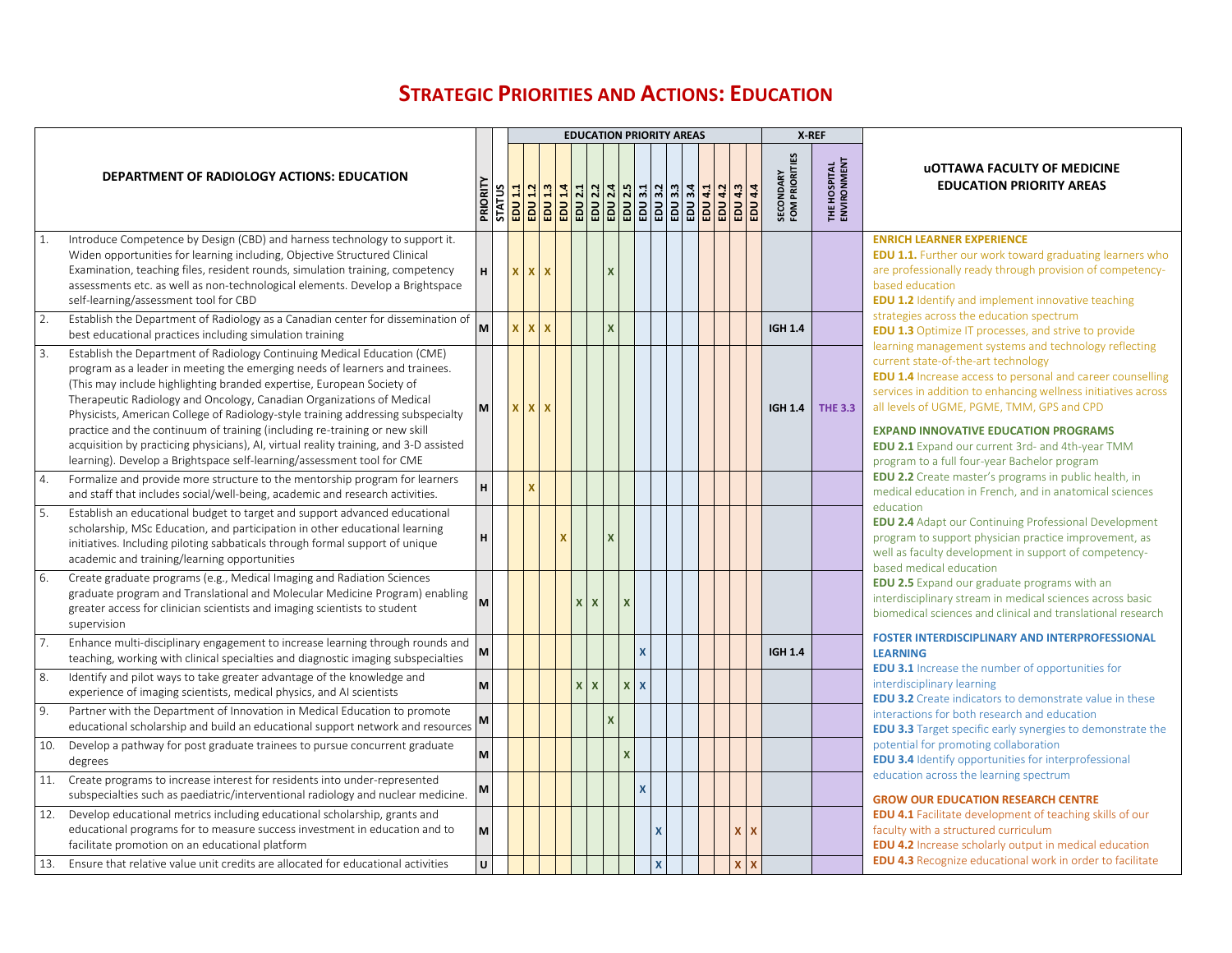|     |                                                                                                                                                                                                                                                                                                                                                                                                                                                                                                                            |         |                          |         |  |                           |  | <b>EDUCATION PRIORITY AREAS</b> |               |                |                    | X-REF                                              |                                                    |                                                                                                                                                                    |
|-----|----------------------------------------------------------------------------------------------------------------------------------------------------------------------------------------------------------------------------------------------------------------------------------------------------------------------------------------------------------------------------------------------------------------------------------------------------------------------------------------------------------------------------|---------|--------------------------|---------|--|---------------------------|--|---------------------------------|---------------|----------------|--------------------|----------------------------------------------------|----------------------------------------------------|--------------------------------------------------------------------------------------------------------------------------------------------------------------------|
|     | DEPARTMENT OF RADIOLOGY ACTIONS: EDUCATION                                                                                                                                                                                                                                                                                                                                                                                                                                                                                 | PRIORIT | <b>STATUS</b><br>EDU 1.1 | EDU 1.2 |  |                           |  |                                 | <b>EDU4.1</b> | <b>EDU 4.2</b> | EDU 4.3<br>EDU 4.4 | <b>SECONDARY</b><br>FOM PRIORITIES                 | THE HOSPITAL<br>ENVIRONMENT                        | <b>UOTTAWA FACULTY OF MEDICINE</b><br><b>EDUCATION PRIORITY AREAS</b>                                                                                              |
|     | 14. Leverage existing UOttawa and Faculty of Medicine grants focused on<br>multidisciplinary teams (e.g., UOttawa BMRI teams or translational grants, Gavin $\mathbf{M}$<br>Murphy etc.)                                                                                                                                                                                                                                                                                                                                   |         |                          |         |  |                           |  |                                 |               |                |                    |                                                    |                                                    | academic promotion, to increase success with awards and<br>grants, and to further faculty engagement<br><b>EDU 4.4</b> Act as a resource for education research by |
| 15. | Create a Department of Radiology award or matching award to drive<br>collaboration in research                                                                                                                                                                                                                                                                                                                                                                                                                             | M       |                          |         |  |                           |  |                                 |               |                |                    |                                                    |                                                    | providing guidance to faculty members who engage in<br>education research to enable the sharing of resources                                                       |
| 16. | Further support young investigators beyond the Junior Radiology Protected Time<br>stream through active promotion, mentorship, and sponsorship                                                                                                                                                                                                                                                                                                                                                                             |         |                          |         |  |                           |  |                                 |               |                |                    |                                                    |                                                    | necessary for scholarly work, including access to<br>methodologists, research assistants and other sources of<br>support                                           |
|     | 17. Build inter-professionalism by establishing a departmental grant to foster<br>interdepartmental and intradepartmental collaboration that supports the<br>interdependency of team knowledge, systems, and engagement                                                                                                                                                                                                                                                                                                    | н       |                          |         |  |                           |  | x                               |               |                |                    |                                                    |                                                    |                                                                                                                                                                    |
|     | 18. Expand summer student hires to bridge the clinical and academic departments<br>through competitive research awards                                                                                                                                                                                                                                                                                                                                                                                                     |         |                          |         |  |                           |  | x                               |               |                |                    |                                                    |                                                    |                                                                                                                                                                    |
|     | 19. Expand Continuing Professional Development resources to all members of the<br>department, including non-trainees by leveraging existing and new CME<br>opportunities and technologies                                                                                                                                                                                                                                                                                                                                  | M       |                          |         |  |                           |  |                                 |               |                |                    |                                                    | <b>THE 3.3</b>                                     |                                                                                                                                                                    |
| 20. | Establish an educational committee, partnered with hospitals and<br>UOttawa/Telfer, Wilson Institute, DIME, Centre for Faculty (Educational Scholars<br>Program and Stepping-Stones) and other educational CPD opportunities<br>resources to create an educational hub as a resource to promote educational<br>scholarship and build bandwidth in educational leadership                                                                                                                                                   | M       |                          |         |  |                           |  |                                 |               |                | <b>x</b> x x x     |                                                    | <b>THE 1.6</b><br><b>THE 2.5</b>                   |                                                                                                                                                                    |
|     | 21. Leveraging group-funded technologist education resources to increase synergy<br>between allied healthcare professionals (e.g., radiologists and technologists<br>within the department of medical imaging)                                                                                                                                                                                                                                                                                                             | н       |                          |         |  |                           |  |                                 |               |                |                    |                                                    | <b>THE 2.4</b>                                     |                                                                                                                                                                    |
| 22. | Establish a Medical Imaging and Radiation Sciences graduate program at the<br>Faculty of Medicine to facilitate supervision of graduate students of the<br>Department of Radiology and to distinguish the Department of Radiology from<br>other training programs by offering trainees an opportunity to obtain a master's<br>degree while undergoing their training. Leverage pre-existing teaching material<br>to support and avoid duplication of learning by allowing learners to integrate into<br>graduation program |         |                          |         |  |                           |  |                                 |               |                |                    | <b>IGH 1.4</b><br><b>RES 1.1</b><br><b>RES 2.1</b> | <b>THE 2.4</b>                                     |                                                                                                                                                                    |
| 23. | Establish hubs around strategic mandates of research, quality and educational to<br>build communities focused on developing skillsets within each mandate                                                                                                                                                                                                                                                                                                                                                                  | M       |                          |         |  |                           |  |                                 |               |                |                    |                                                    | <b>THE 1.6</b><br><b>THE 2.4</b><br><b>THE 3.3</b> |                                                                                                                                                                    |
| 24. | Establish scholarship centred on outcomes of initiatives applied to Competency<br>by Design program                                                                                                                                                                                                                                                                                                                                                                                                                        |         |                          |         |  | $\boldsymbol{\mathsf{x}}$ |  |                                 |               |                |                    |                                                    |                                                    |                                                                                                                                                                    |
| 25. | Develop partnerships with industry to establish educational funding                                                                                                                                                                                                                                                                                                                                                                                                                                                        | M       |                          |         |  |                           |  |                                 |               |                |                    |                                                    |                                                    |                                                                                                                                                                    |
| 26. | Build, establish and fund an advanced DOR education center                                                                                                                                                                                                                                                                                                                                                                                                                                                                 | M       |                          |         |  |                           |  |                                 |               |                |                    |                                                    | <b>THE 2.4</b>                                     |                                                                                                                                                                    |
|     | 27. Through the establishment of interprofessional hubs, create an environment that<br>promotes and sustains continuous quality improvement                                                                                                                                                                                                                                                                                                                                                                                | H       |                          |         |  |                           |  |                                 |               |                |                    |                                                    | <b>THE 1.6</b><br><b>THE 2.4</b><br><b>THE 3.3</b> |                                                                                                                                                                    |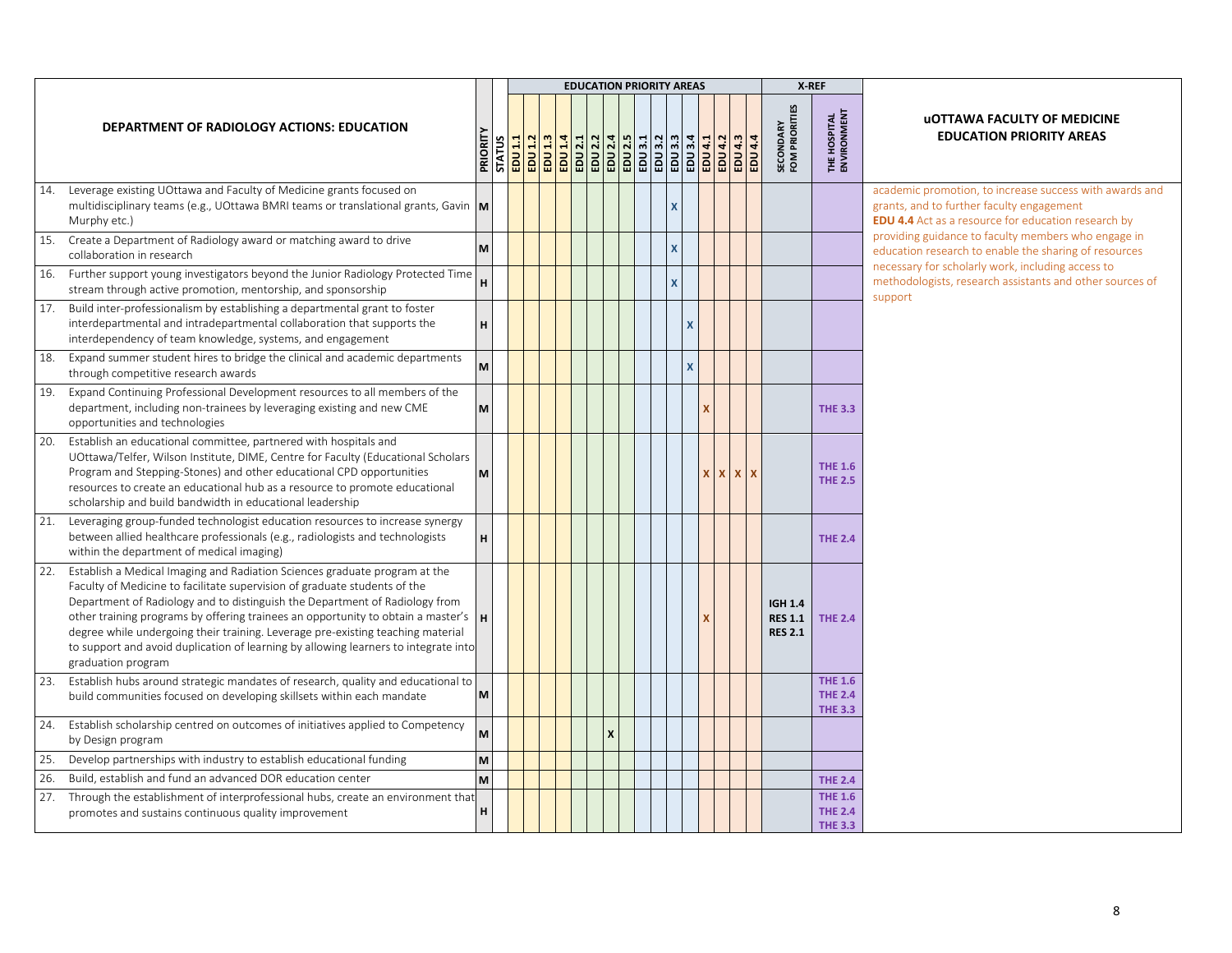## **STRATEGIC PRIORITIES AND ACTIONS: RESEARCH**

<span id="page-8-0"></span>

|                                                                                                                                                                                                                                                                                                                                                                                                                  |         |               |                         |              |              |                           |                           |              | <b>RESEARCH PRIORITY AREAS</b>                                                                                                                                                                                                                                                    |          |                           |                |                |                             | X-REF |                                                                      |                                                                                                                                                                                                                                                                                                               |
|------------------------------------------------------------------------------------------------------------------------------------------------------------------------------------------------------------------------------------------------------------------------------------------------------------------------------------------------------------------------------------------------------------------|---------|---------------|-------------------------|--------------|--------------|---------------------------|---------------------------|--------------|-----------------------------------------------------------------------------------------------------------------------------------------------------------------------------------------------------------------------------------------------------------------------------------|----------|---------------------------|----------------|----------------|-----------------------------|-------|----------------------------------------------------------------------|---------------------------------------------------------------------------------------------------------------------------------------------------------------------------------------------------------------------------------------------------------------------------------------------------------------|
| <b>DEPARTMENT OF RADIOLOGY ACTIONS: RESEARCH</b>                                                                                                                                                                                                                                                                                                                                                                 | PRIORIT | <b>STATUS</b> | <b>RES 1.1</b>          |              |              |                           |                           |              | <mark>ន្ត្រី ដូ ដូ ន</mark> ្ត្រី ដូ ន្ត្រី ន្ទ្រី ន្ទ្រី <mark>ន្ទ្រី ដូ ន្ទ្រី ដូ</mark><br>ស្ត <mark>្រី ន្ទ្រី ន្ទ្រី</mark> ន្ទ្រី ន្ទ្រី ន្ទ្រី ន្ទ្រី <mark>ន្ទ្រី ន្ទ្រី ន្ទ្រី</mark> ន្ទ្រី ន្ទ្រី<br>ស្ត្រី ន្ទ្រី ន្ទ្រី ន្ទ្រី ន្ទ្រី ន្ទ្រី ន្ទ្រី ន្ទ្រី ន្ទ្រី ន្ |          | <b>RES 4.3</b>            | <b>RES 4.4</b> | <b>RES 4.5</b> | SECONDARY<br>FOM PRIORITIES |       | THE HOSPITAL<br>ENVIRONMENT                                          | <b>UOTTAWA FACULTY OF MEDICINE RESEARCH</b><br><b>STRATEGIC PRIORITY AREAS</b>                                                                                                                                                                                                                                |
| 28. Grow research mentorship through the active engagement of actively funded<br>and established and/or successful departmental researchers                                                                                                                                                                                                                                                                      | н       |               | $\overline{\mathbf{x}}$ |              |              |                           |                           |              |                                                                                                                                                                                                                                                                                   |          |                           |                |                |                             |       | <b>THE 1.6</b><br><b>THE 2.4</b>                                     | <b>BUILD ON OUR CURRENT STRENGTHS</b><br>RES 1.1 Recruit, integrate, mentor, and retain world-class                                                                                                                                                                                                           |
| Develop leadership in research and build and share physical, equipment, and<br>29.<br>human resources research infrastructure within and outside the Department to<br>support cutting-edge research (e.g., scientists, research nurses for clinical trials,<br>basic science, imaging capability, cutting edge equipment, and industry<br>partnerships)                                                          | н       |               | $\mathbf{x}$            |              |              |                           |                           |              | $\mathbf{x}$<br>$\mathbf{x}$                                                                                                                                                                                                                                                      |          | $\boldsymbol{\mathsf{x}}$ |                |                |                             |       | <b>THE 3.2</b>                                                       | researchers, learners, and staff in areas of strategic priority<br>RES 1.2 Expand joint recruitment initiatives with affiliated<br>research institutes and other faculties<br>RES 1.3 Advance emerging research areas identified as top<br>priorities in our broad consultation, including medical artificial |
| 30. Apply a dissemination model to leverage residents, fellows, research fellows, and<br>staff to contribute to mission (e.g., sharing what is learned at conferences and<br>updating colleagues on research activities, and explicitly engaging trainees)                                                                                                                                                       | н       |               | $\mathbf{x}$            |              |              |                           |                           |              |                                                                                                                                                                                                                                                                                   |          |                           |                |                |                             |       | <b>THE 2.4</b>                                                       | intelligence and Indigenous health<br><b>RES 1.4</b> Coordinate research prize and award nominations for<br>a diverse pool of candidates                                                                                                                                                                      |
| 31. Strengthen relationship with OHRI (e.g., having a Department of Radiology<br>representative on OHRI strategic, scientific, and philanthropy committees)                                                                                                                                                                                                                                                      | н       |               |                         |              |              |                           |                           |              |                                                                                                                                                                                                                                                                                   |          |                           |                |                |                             |       | <b>THE 3.4</b>                                                       | <b>ADVANCE OUR EMERGING RESEARCH PRIORITIES</b><br>RES 2.1 Advance emerging research areas identified as top                                                                                                                                                                                                  |
| 32. Implement patient-centric, evidence-based decision-making models and<br>strategies to enhance patient and family experience                                                                                                                                                                                                                                                                                  | н       |               |                         |              |              |                           |                           |              |                                                                                                                                                                                                                                                                                   |          |                           |                |                |                             |       | <b>THE 1.3</b>                                                       | priorities in our broad consultation, including medical artificial<br>intelligence and Indigenous health                                                                                                                                                                                                      |
| 33. Leverage a Medical Imaging and Radiation Sciences graduate program at the<br>Faculty of Medicine to actively promote collaboration across UOttawa faculties<br>through student supervision and build greater research bandwidth                                                                                                                                                                              | M       |               | $\mathbf{x}$            |              |              | $\boldsymbol{\mathsf{x}}$ |                           |              |                                                                                                                                                                                                                                                                                   |          |                           |                |                | <b>EDU 4.1</b>              |       | <b>THE 1.6</b><br><b>THE 2.4</b>                                     | RES 2.2. Identify additional areas of importance to human<br>health and prioritize them based on available resources,<br>national/international standing in the field, critical mass of                                                                                                                       |
| Improve cross-silo and inter-institutional/faculty collaboration, through joint<br>34.<br>hires/sharing of research assistants, promotion of research areas of interest,<br>sharing of knowledge and expertise, Department of Radiology members<br>contributing as co-leaders in addition to collaborators. Foster collaborations<br>between Carleton, Waterloo and other universities, and the uOttawa program. | н       |               |                         | $\mathbf{x}$ | $\mathbf{x}$ |                           | <b>XXX</b>                |              |                                                                                                                                                                                                                                                                                   |          |                           |                |                |                             |       | <b>THE 2.4</b><br><b>THE 3.2</b>                                     | expertise/ leadership, access to unique<br>resources/infrastructure and available funding programs<br>(community, provincial, federal, global)<br><b>ENHANCE OUR WORLD CLASS COLLABORATIVE RESEARCH</b><br><b>ENVIRONMENT</b>                                                                                 |
| 35. Provide grants and support for Research Ethics Board approval to reduce barriers<br>to research. Fund early research ideas along strategic lines                                                                                                                                                                                                                                                             | н       |               |                         |              | $\mathbf{x}$ | $X$ $X$                   |                           |              |                                                                                                                                                                                                                                                                                   |          |                           |                |                |                             |       |                                                                      | <b>RES 3.1</b> Support research programs/initiatives that foster<br>interdisciplinary and inter-institutional collaboration<br><b>RES 3.2</b> Integrate and align strategic priorities, resource                                                                                                              |
| 36. Develop partnerships with industry to support cutting-edge research, including<br>promoting grantsmanship and infrastructure through ORHI, the Canadian<br>Foundation for Innovation, and industry for capital equipment funding, and<br>human resources to facilitate agile adoption of new technology including AI, new<br>sequences, procedures, robotics, and scanners                                   | н       |               |                         |              | $\mathbf{x}$ |                           | <b>XX</b>                 |              |                                                                                                                                                                                                                                                                                   | <b>X</b> | $\mathbf{x}$              |                |                | <b>IGH 1.3</b>              |       | <b>THE 3.2</b><br><b>THE 4.2</b><br><b>THE 4.3</b><br><b>THE 4.4</b> | allocation and process optimization across basic science<br>departments, clinical departments, and affiliated hospital<br>research institutes<br>RES 3.3 Expand our dynamic, inclusive, and enriching<br>research environment for students, faculty, and staff                                                |
| 37. Expand recognition programs beyond Department of Radiology for research,<br>clinical, and educational achievements                                                                                                                                                                                                                                                                                           | M       |               |                         |              |              |                           |                           |              |                                                                                                                                                                                                                                                                                   |          |                           |                |                |                             |       |                                                                      | <b>RES 3.4</b> Enhance research development and administrative<br>support through optimization and harmonization of processes                                                                                                                                                                                 |
| 38. Strategically hire radiologists, scientist, and research assistants to advance a<br>mandate of new skill acquisition and dissemination throughout the Department<br>of Radiology                                                                                                                                                                                                                             |         |               |                         |              |              |                           | $\boldsymbol{\mathsf{x}}$ | $\mathbf{X}$ |                                                                                                                                                                                                                                                                                   |          |                           |                |                |                             |       | <b>THE 1.6</b><br><b>THE 3.2</b>                                     | and elimination of barriers to research progress<br><b>GROW OUR STATE-OF-THE-ART RESEARCH</b><br><b>INFRASTRUCTURE</b>                                                                                                                                                                                        |
| 39. Leverage broad hospital reach and disease exposure for knowledge<br>dissemination for Continuing Medical Education use and industry partnership<br>(e.g., AI)                                                                                                                                                                                                                                                | M       |               |                         |              |              |                           | X                         | $\mathbf{x}$ |                                                                                                                                                                                                                                                                                   |          |                           |                |                |                             |       | <b>THE 3.2</b>                                                       | <b>RES 4.1</b> Develop cutting-edge and sustainable new research<br>space to support the growth and expansion of our diverse<br>research programs and initiatives                                                                                                                                             |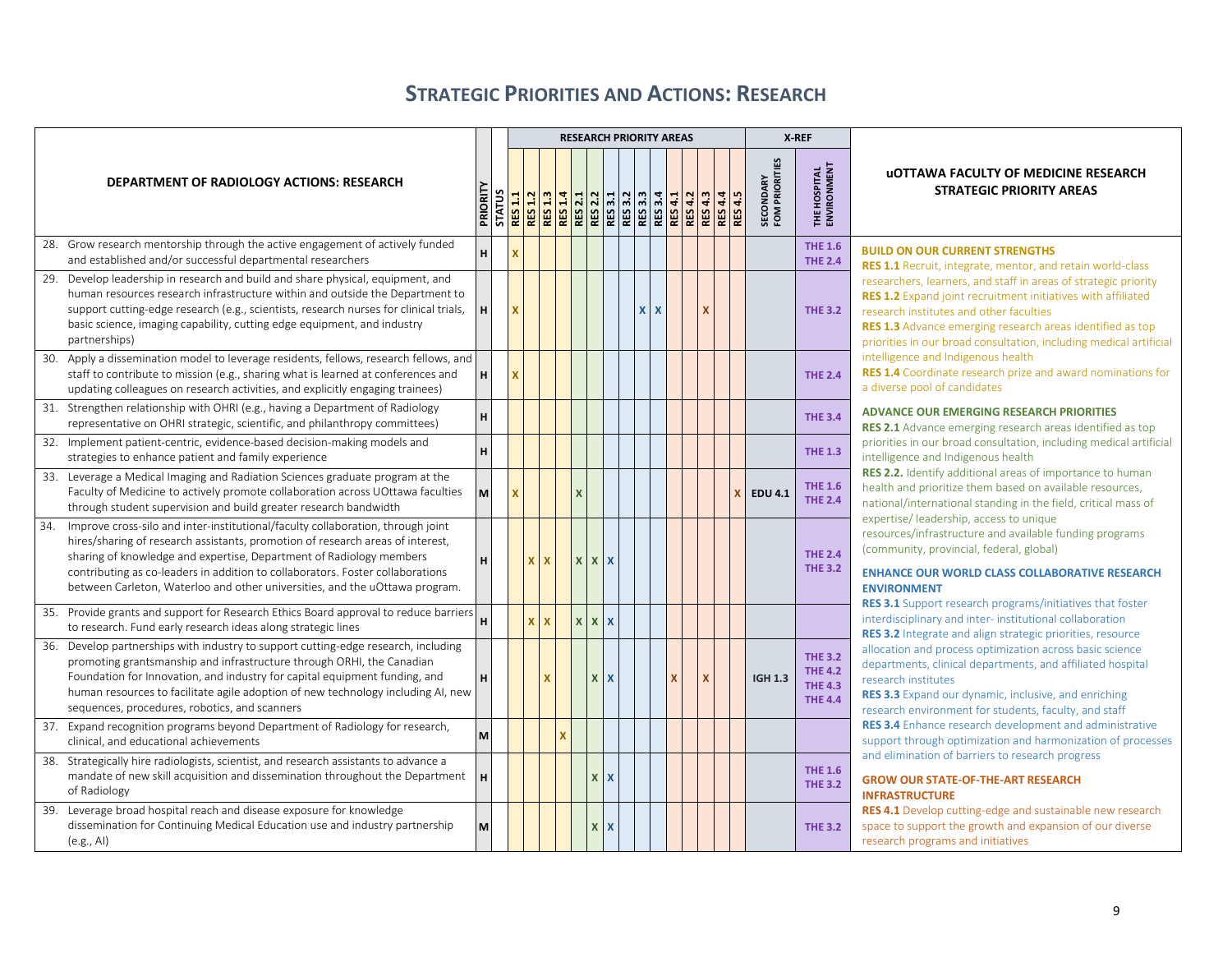|                                                                                                                                                                                                                        |   |              |              |  |              | <b>RESEARCH PRIORITY AREAS</b> |   |  |  |                                    | X-REF                              |                                                                                                                                                                                                |
|------------------------------------------------------------------------------------------------------------------------------------------------------------------------------------------------------------------------|---|--------------|--------------|--|--------------|--------------------------------|---|--|--|------------------------------------|------------------------------------|------------------------------------------------------------------------------------------------------------------------------------------------------------------------------------------------|
| DEPARTMENT OF RADIOLOGY ACTIONS: RESEARCH                                                                                                                                                                              |   |              |              |  |              |                                |   |  |  | <b>SECONDARY</b><br>FOM PRIORITIES | <b>THE HOSPITAL</b><br>ENVIRONMENT | <b>UOTTAWA FACULTY OF MEDICINE RESEARCH</b><br><b>STRATEGIC PRIORITY AREAS</b>                                                                                                                 |
| 40. Embed innovation and technology for computer assisted and AI diagnosis process<br>improvement and quality assurance                                                                                                |   |              |              |  |              |                                |   |  |  |                                    | <b>THE 1.6</b><br><b>THE 3.2</b>   | RES 4.2 Optimize and retrofit existing research space and<br>infrastructure                                                                                                                    |
| 41. Strategically planned research to build national and international reputation in<br>specific research domains                                                                                                      | M |              |              |  | $\mathsf{x}$ |                                |   |  |  |                                    |                                    | <b>RES 4.3</b> Expand support for core facilities to ensure access to<br>state-of-the- art equipment, technology, and expertise<br>RES 4.4 Lead the expansion of city-wide core facilities and |
| 42. Leverage pre-clinical imaging core, imaging scientists and clinician scientists to<br>promote cross faculty collaboration with funding through grants/Canadian<br>Foundation for Innovation                        | н |              |              |  |              | X                              |   |  |  |                                    | <b>THE 2.4</b><br><b>THE 3.2</b>   | linking of infrastructure through virtual cores for optimal<br>usage and accessibility                                                                                                         |
| 43. Develop a biozone model – including the incorporation of start-ups into<br>Department of Radiology space and partnering with start-up and industry to<br>promote research patents and revenue generation           | M |              |              |  |              |                                |   |  |  |                                    | <b>THE 3.2</b>                     |                                                                                                                                                                                                |
| 44. Enhance opportunities for internal departmental research awards to promote a<br>more consistent source of research funding and the development of early career  H<br>researchers                                   |   |              |              |  |              |                                |   |  |  |                                    | <b>THE 2.4</b>                     |                                                                                                                                                                                                |
| 45. Develop research space and infrastructure (wet lab, dry lab, research assistant<br>booths, and scientist offices) within the 5 <sup>th</sup> floor Breast Health Center                                            |   |              |              |  |              |                                |   |  |  |                                    |                                    |                                                                                                                                                                                                |
| 46. Promoting the access of research equipment and human resources available at<br>all sites, including CHEO                                                                                                           |   |              |              |  |              |                                |   |  |  |                                    |                                    |                                                                                                                                                                                                |
| 47. Engage OHRI leadership to ensure space for Department of Radiology at the new<br>institute building                                                                                                                | M |              |              |  |              |                                |   |  |  |                                    |                                    |                                                                                                                                                                                                |
| 48. Leverage grant applications and collaborations through the Canadian Foundation<br>for Innovation to increase innovative technologies within the Department of<br>Radiology and promote new research collaborations | M |              |              |  |              |                                |   |  |  |                                    | <b>THE 2.4</b><br><b>THE 3.2</b>   |                                                                                                                                                                                                |
| 49. Pursue linkages within existing uOttawa core facilities, expand existing pre-<br>clinical imaging core operations to engage or promote external business and<br>provide end-to-end industry service provision      | H |              |              |  |              |                                |   |  |  |                                    |                                    |                                                                                                                                                                                                |
| 50. Amplify research productivity through graduate students in the new Medical<br>Imaging and Radiation Sciences graduate program at the Faculty of Medicine                                                           | M |              | $\mathbf{x}$ |  |              | $\mathbf{x}$                   | X |  |  |                                    |                                    |                                                                                                                                                                                                |
| 51. Leverage fellowship positions to grow research bandwidth including research<br>fellowships                                                                                                                         | M | $\mathbf{X}$ | $\mathbf x$  |  |              | $X$ $X$                        |   |  |  |                                    |                                    |                                                                                                                                                                                                |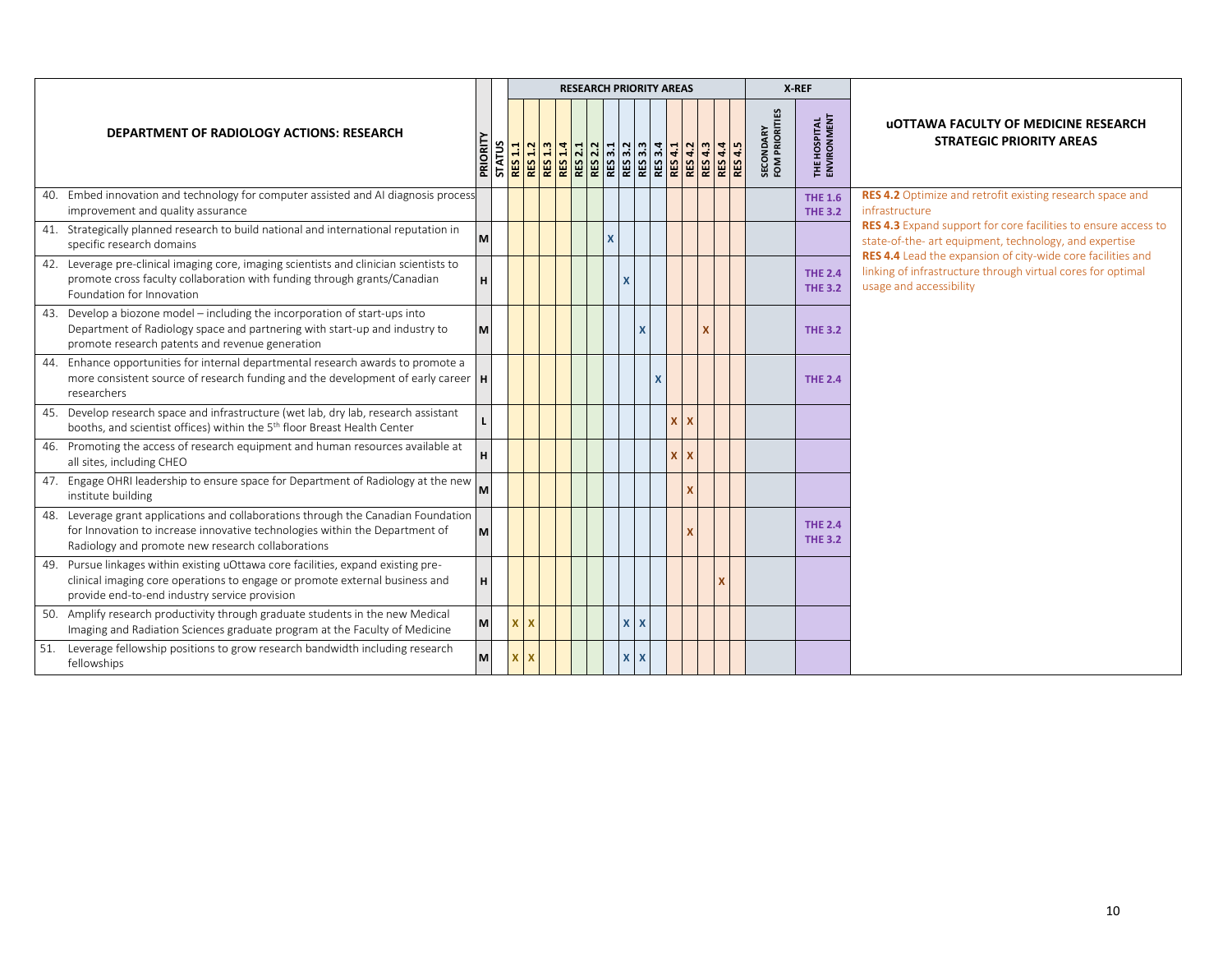## **STRATEGIC PRIORITIES AND ACTIONS: ENGAGEMENT**

<span id="page-10-0"></span>

|     |                                                                                                                                                                                                                                                                                                                                     |          |              |              |          |     | <b>ENGAGEMENT PRIORITY AREAS</b>                                                                                                                       |              |                           |         |         |                             | X-REF                                                                |                                                                                                                                                                                                                                                                                                        |
|-----|-------------------------------------------------------------------------------------------------------------------------------------------------------------------------------------------------------------------------------------------------------------------------------------------------------------------------------------|----------|--------------|--------------|----------|-----|--------------------------------------------------------------------------------------------------------------------------------------------------------|--------------|---------------------------|---------|---------|-----------------------------|----------------------------------------------------------------------|--------------------------------------------------------------------------------------------------------------------------------------------------------------------------------------------------------------------------------------------------------------------------------------------------------|
|     | <b>DEPARTMENT OF RADIOLOGY ACTIONS: ENGAGEMENT</b>                                                                                                                                                                                                                                                                                  |          |              |              |          |     | <u>ត្ត<br/>ក្រុង <mark>ន</mark>ុន ន</u> ុង និង និង និង និង និង<br><u>និង <mark>និ</mark>ង និង និង និង និង និង និង</u><br>ក្រុម និង និង និង និង និង និង |              |                           | ENG 4.1 | ENG 4.3 | SECONDARY<br>FOM PRIORITIES | THE HOSPITAL<br>ENVIRONMENT                                          | <b>UOTTAWA FACULTY OF MEDICINE ENGAGEMENT</b><br><b>STRATEGIC PRIORITY AREAS</b>                                                                                                                                                                                                                       |
| 52. | Chair/chief and departmental leadership to regularly communicate and provide<br>updates to all members of the Department of Radiology through various means<br>(newsletters, annual and financial reports, emails, social media, town halls, etc.),<br>including acknowledging member achievements, both broadly and individually   |          | $\times$     |              |          |     |                                                                                                                                                        |              |                           |         |         |                             |                                                                      | <b>EXPAND OUR RECOGNITION PROGRAM</b><br><b>ENG 1.1</b> Develop and implement effective strategies for day-to-<br>day, informal, and formal recognition<br><b>ENG 1.2</b> Encourage all members of the Faculty of Medicine to                                                                          |
| 53. | Establish a representative governance committee and/or leadership team to<br>regularly lead processes to review and make recommendations on DOR's internal<br>decision-making policies, structures and processes, and the department's<br>relationship with partner institutions, practice plans, and other key organizations.      |          |              |              |          |     |                                                                                                                                                        |              |                           |         |         |                             | <b>THE 2.4</b><br><b>THE 3.1</b><br><b>THE 3.3</b><br><b>THE 4.2</b> | engage in the recognition programs by recognizing their peers,<br>managers, and subordinates and equip them with the information<br>and tools to do so<br><b>ENG 1.3</b> Review, evaluate and enhance the recognition program                                                                          |
| 54. | Work with practice plans to develop a business strategy whereby shared<br>contributions create sustainable and acceptable funding models to support<br>strategic goals                                                                                                                                                              |          |              |              |          |     |                                                                                                                                                        |              |                           |         |         |                             | <b>THE 3.1</b>                                                       | periodically with the aim of maximizing its effectiveness<br><b>NURTURE A DIVERSE AND EQUITABLE ENVIRONMENT</b><br><b>ENG 2.1</b> Assess the current climate to enable the evaluation of                                                                                                               |
| 55. | Nominate Department of Radiology members for Faculty of Medicine, Canadian<br>Association of Radiologists, hospitals and Royal College of Physicians and Surgeons <b>H</b><br>awards                                                                                                                                                |          | $\mathbf{x}$ |              |          |     |                                                                                                                                                        |              |                           |         |         |                             |                                                                      | progress in future programs aimed at EDI by collecting data on the<br>four diversity categories identified in the Canadian Employment<br>Equity Act (gender, visible minority status, Indigenous status, and                                                                                           |
| 56. | Establish mechanisms for real-time, constructive feedback through 360 reviews,<br>professional development plan as tool to self-fulfilment, social media recognition<br>of successes and featured staff, daily huddles, 4pm second opinion, and leading<br>with the positive                                                        | <b>M</b> | $X$ $X$      |              |          |     |                                                                                                                                                        |              |                           |         |         |                             |                                                                      | disability status) and la Francophonie, for all faculty members<br>within the Faculty of Medicine<br><b>ENG 2.2</b> Ensure a more diverse and equitable environment by<br>developing policies related to EDI                                                                                           |
| 57. | Establish a 'plan for success', to support and invest in new hires and junior faculty<br>who wish to pursue academic promotion                                                                                                                                                                                                      |          |              |              |          |     |                                                                                                                                                        |              |                           |         |         | <b>IGA 2.4</b>              |                                                                      | <b>ENG 2.3</b> Promote and advocate for an equitable environment<br>within the Faculty of Medicine by devising strategies to mitigate<br>any inequities identified through the data collection process and                                                                                             |
| 58. | Establish recognition awards for wellness and EDI in each section/department and<br>participate in external award programs to support best practice                                                                                                                                                                                 | M        |              | $\mathbf{x}$ |          |     |                                                                                                                                                        |              | $\boldsymbol{\mathsf{x}}$ |         |         |                             |                                                                      | create positive spaces for minority individuals                                                                                                                                                                                                                                                        |
| 59. | Establish criteria, structures, and mechanisms to collect data annually that is<br>provided to senior management and serves as the basis for reviewing, developing, $\mathbf{M}$<br>and implementing departmental EDI and wellness improvement plans                                                                                |          |              |              |          |     |                                                                                                                                                        |              | X                         |         |         |                             |                                                                      | <b>CHAMPION FACULTY-WIDE WELLNESS</b><br><b>ENG 3.1</b> Provide accessible and effective counselling services and<br>programs for faculty and learners in the Faculty of Medicine while<br>working in collaboration with the Student Affairs Office                                                    |
| 60. | Appoint a successor lead in EDI with a defined role that includes policy<br>development and expansion of diverse representation amongst leadership                                                                                                                                                                                  |          |              |              | <b>X</b> | X   |                                                                                                                                                        |              |                           |         |         |                             |                                                                      | <b>ENG 3.2</b> Increase the visibility of the Wellness Program services<br>and the broader wellness strategy for the Faculty of Medicine with                                                                                                                                                          |
| 61. | Support the recognition, success, development, and advancement of women by<br>promoting initiatives (such as the uptake of the Women's Award in Medical<br>Imaging). Increase awareness of leadership courses and development<br>opportunities available for women staff and trainees, and creating a women's<br>peer support group |          |              |              |          | x x | $\mathbf{x}$                                                                                                                                           |              |                           |         |         |                             |                                                                      | a coordinated communications plan<br><b>ENG 3.3</b> Engage and support the academic hospital wellness<br>programs to create an "Academic Hospital Wellness Network" to<br>help leverage efforts to measure and cultivate wellness<br><b>ENG 3.4</b> Not relevant to Department of Radiology activities |
| 62. | Mandate training in unconscious bias for all departmental members                                                                                                                                                                                                                                                                   |          |              |              | X        |     |                                                                                                                                                        |              |                           |         |         |                             |                                                                      | <b>ENG 3.5</b> Coordinate a robust award program for faculty to                                                                                                                                                                                                                                        |
| 63. | Create a peer-to-peer support and mentor network, (including between sections<br>and drop-in availability) that leverages hospital/ Department of Radiology peer<br>support programs and UOttawa Employee and Family Assistance Program                                                                                             | M        |              |              |          |     | $\boldsymbol{\mathsf{x}}$                                                                                                                              | $\mathbf{x}$ |                           |         |         |                             |                                                                      | recognize faculty achievement in promoting wellness through the<br>recognition program outlined above                                                                                                                                                                                                  |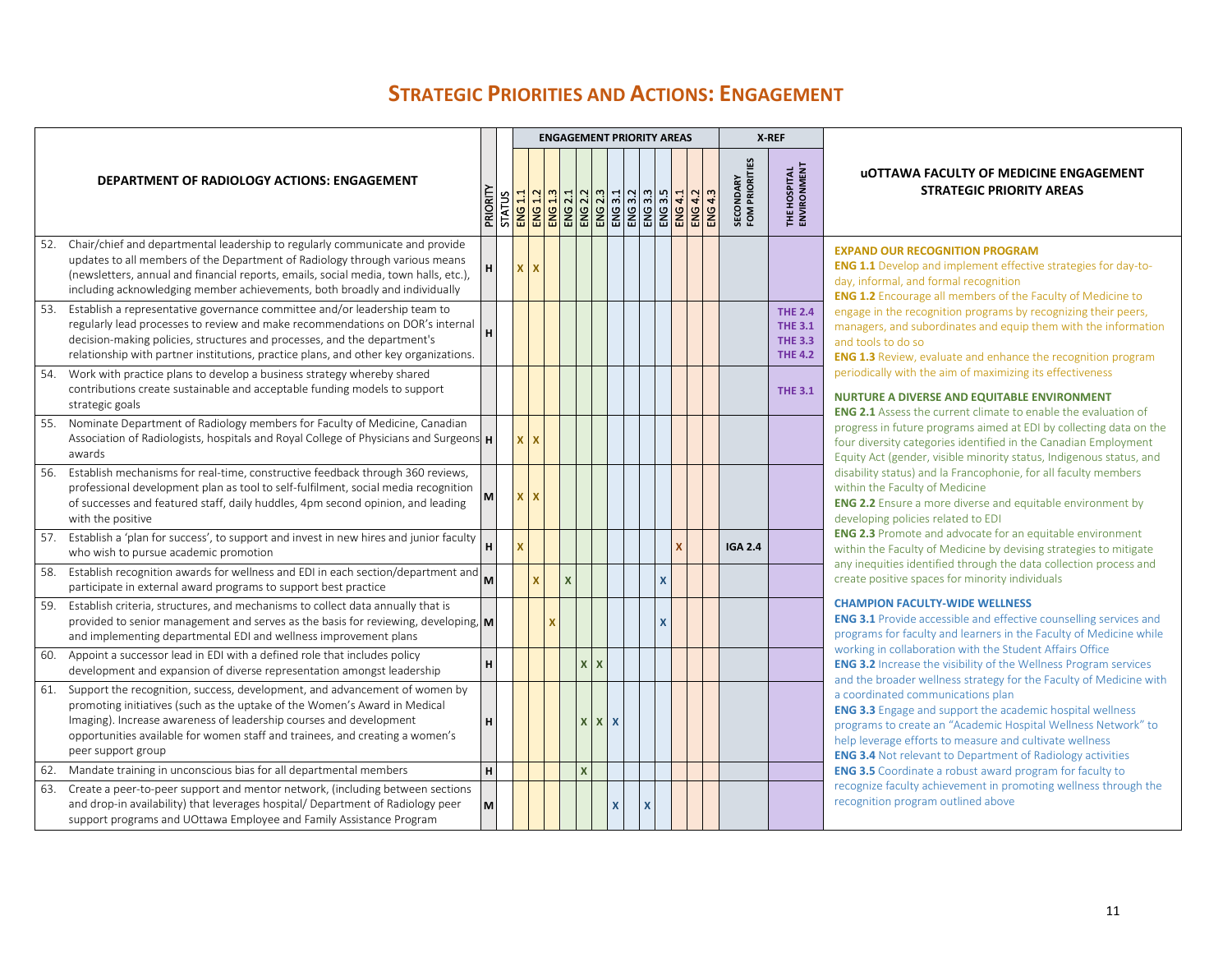|                                                                                                                                                                                                                |          |  |  |  | <b>ENGAGEMENT PRIORITY AREAS</b> |             |  |   |                                                                                                                                                                                              |                                    | X-REF                                              |                                                                                                                                                                                                   |
|----------------------------------------------------------------------------------------------------------------------------------------------------------------------------------------------------------------|----------|--|--|--|----------------------------------|-------------|--|---|----------------------------------------------------------------------------------------------------------------------------------------------------------------------------------------------|------------------------------------|----------------------------------------------------|---------------------------------------------------------------------------------------------------------------------------------------------------------------------------------------------------|
| DEPARTMENT OF RADIOLOGY ACTIONS: ENGAGEMENT                                                                                                                                                                    | PRIORITY |  |  |  |                                  |             |  |   | ្ត្រី <mark>នន្ត្រី ន</mark> ន្ត្រី នូវ នូវ និង និង និង និង និង និង និង<br>និង <mark>នាង នាង ទាំង ទាំង ទាំង ទាំង ទាំង ទាំង ទាំង</mark><br>នាង <mark>នាង ទាំង ទាំង ទាំង ទាំង ទាំង ទាំង</mark> | <b>SECONDARY</b><br>FOM PRIORITIES | <b>THE HOSPITAL</b><br>ENVIRONMENT                 | <b>UOTTAWA FACULTY OF MEDICINE ENGAGEMENT</b><br><b>STRATEGIC PRIORITY AREAS</b>                                                                                                                  |
| Appoint new wellness lead and establish a wellness committee with a mandate to<br>64.<br>prioritize a positive culture and "rehumanize" the department in supporting both $\mathbf{H}$<br>official languages   |          |  |  |  |                                  | $X$ $X$ $X$ |  |   |                                                                                                                                                                                              |                                    |                                                    | <b>PROMOTE A RESPECTFUL AND PROFESSIONAL ENVIRONMENT</b><br><b>ENG 4.1</b> Conduct professionalism onboarding of all staff and<br>trainees                                                        |
| Promote greater social interaction within the department through initiatives such<br>65.<br>as creating a departmental WhatsApp social group and increasing social events<br>and activities                    | M        |  |  |  |                                  | $X$ $X$ $X$ |  |   |                                                                                                                                                                                              |                                    |                                                    | <b>ENG 4.2</b> Identify and develop resources for remediation and<br>training programs in professionalism for faculty members and<br>learners such as online or in-person learning modules (e.g., |
| Regular chair communication to promote and raise awareness of ongoing and<br>66.<br>new wellness issues and initiatives                                                                                        | H        |  |  |  |                                  |             |  |   |                                                                                                                                                                                              |                                    |                                                    | management of faculty-trainee boundaries module in partnership<br>with CPD and Saegis)<br><b>ENG 4.3</b> Promote scholarship through ongoing initiatives to                                       |
| Establish awards for new/early career faculty to value and recognize their<br>67.<br>achievements                                                                                                              | H        |  |  |  |                                  |             |  |   |                                                                                                                                                                                              |                                    |                                                    | improve the learning environment and evaluating outcomes using<br>several measures such as the professionalism portal, learning                                                                   |
| Leverage hospital, Continuing Professional Development, and UOttawa resources<br>68.<br>for remediating and training in professionalism on an individual basis                                                 | M        |  |  |  |                                  |             |  |   |                                                                                                                                                                                              |                                    |                                                    | environment surveys and the Association of Faculties of Medicine<br>of Canada (AFMC) Graduation Questionnaire                                                                                     |
| Through the establishment of a quality hub, facilitate interprofessional<br>69.<br>collaboration and skillset development needed for quality scholarship and<br>improvement                                    | H        |  |  |  |                                  |             |  |   |                                                                                                                                                                                              |                                    | <b>THE 1.6</b><br><b>THE 2.1</b><br><b>THE 1.4</b> |                                                                                                                                                                                                   |
| Leadership development through budgeted Department of Radiology-supported<br>70.<br>activities and time allocation; for example, offer a Canadian Medical Association<br>physician leadership courses in-house | M        |  |  |  |                                  |             |  | x |                                                                                                                                                                                              |                                    | <b>THE 2.2</b>                                     |                                                                                                                                                                                                   |
| Ensure equitability of access to leadership opportunities through fair, accessible,<br>and transparent processes                                                                                               | M        |  |  |  |                                  |             |  |   |                                                                                                                                                                                              |                                    | <b>THE 2.2</b>                                     |                                                                                                                                                                                                   |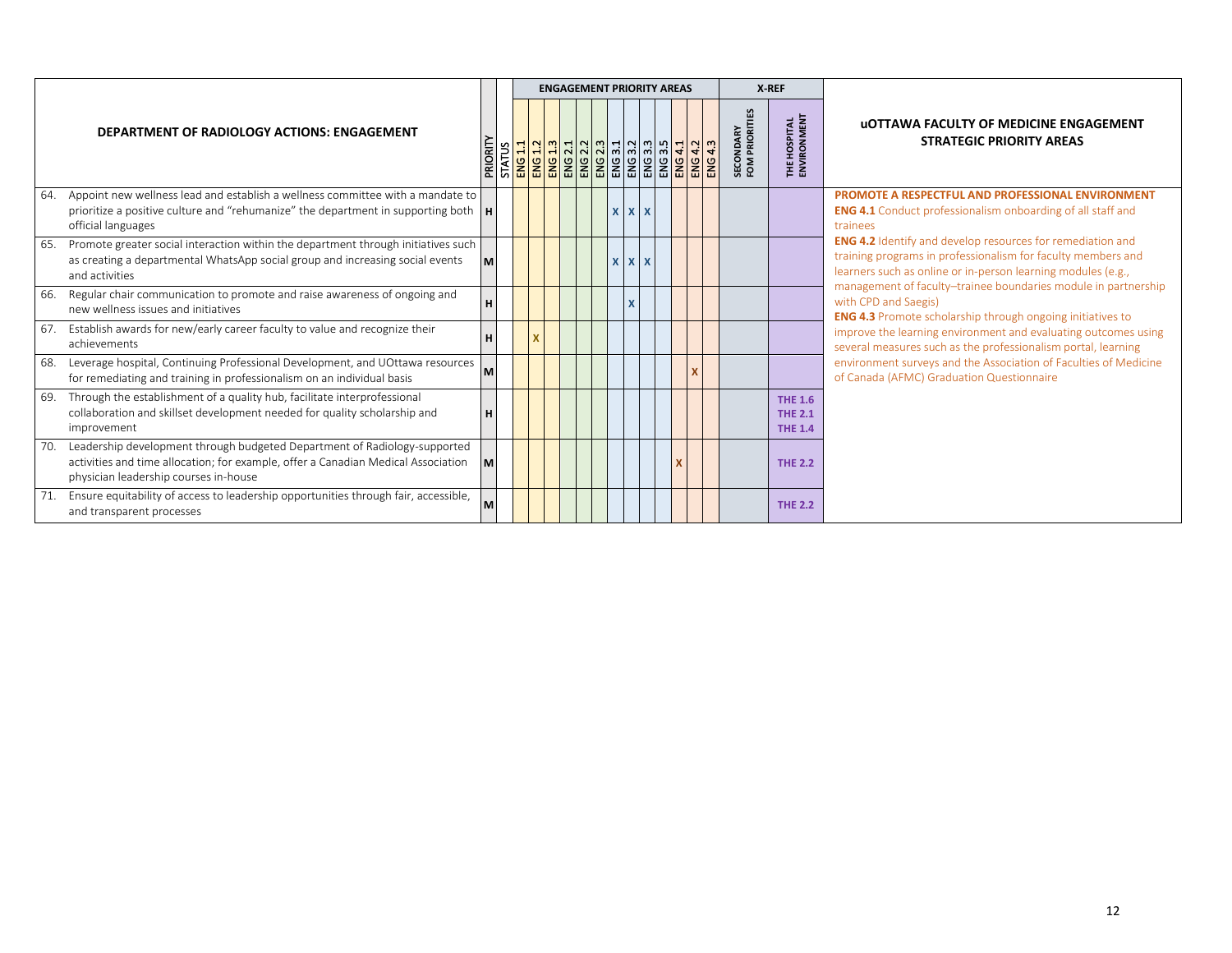## **STRATEGIC PRIORITIES AND ACTIONS: FRANCOPHONIE**

<span id="page-12-0"></span>

|     |                                                                                                                                                                                                                                                                                                                         |              |               |                  |              |              |              |                         | <b>FRANCOPHONIE PRIORITY AREAS</b>                                                                                                                                                                                                                                                                        |          |              |                         |                         |              |                |                                    | X-REF                               |                                                                                                                              |
|-----|-------------------------------------------------------------------------------------------------------------------------------------------------------------------------------------------------------------------------------------------------------------------------------------------------------------------------|--------------|---------------|------------------|--------------|--------------|--------------|-------------------------|-----------------------------------------------------------------------------------------------------------------------------------------------------------------------------------------------------------------------------------------------------------------------------------------------------------|----------|--------------|-------------------------|-------------------------|--------------|----------------|------------------------------------|-------------------------------------|------------------------------------------------------------------------------------------------------------------------------|
|     | <b>DEPARTMENT OF RADIOLOGY ACTIONS: FRANCOPHONIE</b>                                                                                                                                                                                                                                                                    | PRIORITY     | <b>STATUS</b> | 1.1<br><b>RA</b> |              |              |              |                         | $\frac{1}{160}$ $\frac{1}{160}$ $\frac{1}{160}$ $\frac{1}{160}$ $\frac{1}{160}$ $\frac{1}{160}$ $\frac{1}{160}$ $\frac{1}{160}$ $\frac{1}{160}$ $\frac{1}{160}$ $\frac{1}{160}$ $\frac{1}{160}$ $\frac{1}{160}$ $\frac{1}{160}$ $\frac{1}{160}$ $\frac{1}{160}$ $\frac{1}{160}$ $\frac{1}{160}$ $\frac{1$ |          |              |                         |                         |              | <b>FRA 4.1</b> | <b>SECONDARY</b><br>FOM PRIORITIES | <b>THE HOSPITAL<br/>ENVIRONMENT</b> | <b>UOTTAWA FACULTY OF MEDICINE RESEARCH</b><br><b>FRANCOPHONIE PRIORITY AREAS</b>                                            |
| 72. | Foster closer links between UOttawa, The Ottawa Hospital, Hôpital Montfort,<br>CHEO and other sites for learners through initiatives such as resident community<br>elective opportunities and expanding learning files and tools in French, including<br>the possibility of online francophone teaching files and cases | н            |               | <b>X</b>         |              |              |              |                         | <b>X</b>                                                                                                                                                                                                                                                                                                  |          |              |                         |                         |              |                |                                    |                                     | <b>ADVANCE LA FRANCOPHONIE</b><br><b>FRA 1.1</b> Create an environment that will help francophones<br>thrive at the Faculty  |
| 73. | Develop bilingual Continuing Medical Education content                                                                                                                                                                                                                                                                  | M            |               | x                |              |              |              |                         |                                                                                                                                                                                                                                                                                                           |          |              |                         |                         |              |                |                                    |                                     | FRA 1.2 Strengthen our undergraduate medical training<br>program in French                                                   |
|     | 74. Identify members to develop, participate in, and expand our 1 & 2 <sup>nd</sup> year<br>francophone medical student lectures to inspire a new generation of<br>francophone radiologists                                                                                                                             | н            |               |                  | $\mathbf x$  |              |              |                         |                                                                                                                                                                                                                                                                                                           |          |              |                         |                         |              |                |                                    |                                     | <b>FRA 1.3</b> Ensure national and international visibility of the<br>Faculty of Medicine's innovations in French            |
|     | 75. Expand the 3 & 4 <sup>th</sup> year francophone medical student in hospital rotations and<br>medical student teaching file, through initiatives such as elective opportunities<br>for residents                                                                                                                     | н            |               |                  | $\mathbf{x}$ |              |              |                         |                                                                                                                                                                                                                                                                                                           |          |              |                         |                         |              |                |                                    |                                     | <b>FRA 1.4</b> Promote educational, scientific and clinical research<br>in French                                            |
| 76. | Advise and promote francophone medical student research projects through the<br>Institut du Savoir Montfort                                                                                                                                                                                                             | M            |               |                  |              | $\mathsf{x}$ | $\mathbf{x}$ |                         |                                                                                                                                                                                                                                                                                                           |          |              |                         |                         |              |                |                                    |                                     | <b>CULTIVATE A FRANCOPHONE ENVIRONMENT</b><br><b>FRA 2.1</b> Improve the bilingual image of the Faculty                      |
|     | 77. Provide support for francophone medical students in the preparation and<br>collection of data for radiology research.                                                                                                                                                                                               | $\mathbf{I}$ |               |                  |              | x.           | $\mathbf{x}$ |                         |                                                                                                                                                                                                                                                                                                           |          |              |                         |                         |              |                |                                    |                                     | FRA 2.2 Increase the level of bilingualism of learners, staff<br>and teachers                                                |
| 78. | Collaborate with the UOttawa and other hospital sites to promote and<br>participate in multi-centre research                                                                                                                                                                                                            | M            |               |                  |              | $\mathsf{x}$ | $\mathbf{x}$ |                         |                                                                                                                                                                                                                                                                                                           |          |              |                         |                         |              |                |                                    |                                     | FRA 2.3 Increase the number of bilingual learners, staff and<br>teachers                                                     |
|     | 79. Strengthen hiring and promotion practices for fully bilingual radiologists,<br>technologists, and managers in the Department of Radiology                                                                                                                                                                           | M            |               |                  |              |              |              | $\overline{\mathsf{x}}$ |                                                                                                                                                                                                                                                                                                           |          |              |                         |                         |              |                |                                    |                                     | FRA 2.4 Encourage bilingual students and residents to make<br>an active offer                                                |
| 80. | Formally appoint a lead as a liaison at the department to steward Francophonie<br>mandate                                                                                                                                                                                                                               | M            |               |                  |              |              |              | $\overline{\mathsf{x}}$ |                                                                                                                                                                                                                                                                                                           |          |              |                         |                         |              |                |                                    |                                     | <b>ENGAGE WITH OUR FRANCOPHONE COMMUNITIES</b><br><b>FRA 3.1</b> Strengthen the social commitment of our programs            |
|     | 81. Promote the use of French in meetings as well as professional and social<br>interactions                                                                                                                                                                                                                            | M            |               |                  |              |              |              |                         | $\mathbf{x}$                                                                                                                                                                                                                                                                                              |          |              |                         |                         |              |                |                                    |                                     | to our francophone communities<br>FRA 3.2 Create more ties with francophone medical                                          |
|     | 82. Expand support of our talented francophone students and encourage their<br>individual learning and research progress                                                                                                                                                                                                | M            |               |                  |              |              |              |                         |                                                                                                                                                                                                                                                                                                           | X        |              |                         |                         |              |                |                                    |                                     | communities in Canada<br><b>FRA 3.3</b> Increase and strengthen partnerships with major                                      |
| 83. | Seek to promote and encourage francophone and bilingual medical students to<br>pursue a career in radiology through initiatives such as having Montfort<br>radiologist participation at medical student career night                                                                                                    | н            |               |                  |              |              |              |                         |                                                                                                                                                                                                                                                                                                           | <b>X</b> | $\mathsf{x}$ |                         |                         |              |                |                                    |                                     | francophone organizations (local, national and international)<br>FRA 3.4 Make an impact on international cooperation in      |
| 84. | Continue to promote the unique history of the Hôpital Montfort and its essential<br>place as an institution promoting the health of francophones through greater<br>uOttawa Department of Radiology engagement                                                                                                          | н            |               |                  |              |              |              |                         |                                                                                                                                                                                                                                                                                                           |          |              |                         |                         |              |                |                                    |                                     | French-speaking Africa<br><b>BROADEN OUR BILINGUAL PROGRAMS</b><br>FRA 4.1 Develop a master's degree in medical education in |
| 85. | Actively advertise francophone learning and social events with our French<br>speaking colleagues across Canada and particularly in Quebec                                                                                                                                                                               |              |               |                  |              |              |              |                         |                                                                                                                                                                                                                                                                                                           |          |              | $\overline{\mathsf{x}}$ |                         |              |                |                                    |                                     | French in collaboration with the Faculty of Education<br><b>FRA 4.2</b> Create the first and only Doctor of Pharmacy         |
|     | 86. Promote initiatives with local and national francophone organizations first<br>including seeking financial support for francophone research.                                                                                                                                                                        | $\mathbf{L}$ |               |                  |              |              |              |                         |                                                                                                                                                                                                                                                                                                           |          |              |                         | $\overline{\mathbf{x}}$ |              |                |                                    |                                     | (PharmD) program in French outside of Québec<br>FRA 4.3 Increase the number of francophone residency                         |
|     | 87. Establish relationships with international francophone organizations including<br>Médecins Sans Frontières for our francophone students to consider actively<br>contributing to global health issues                                                                                                                | L            |               |                  |              |              |              |                         |                                                                                                                                                                                                                                                                                                           |          |              |                         | X.                      | $\mathbf{x}$ |                |                                    |                                     | positions in general specialties<br><b>FRA 4.4</b> Explore the possibilities of creating other programs                      |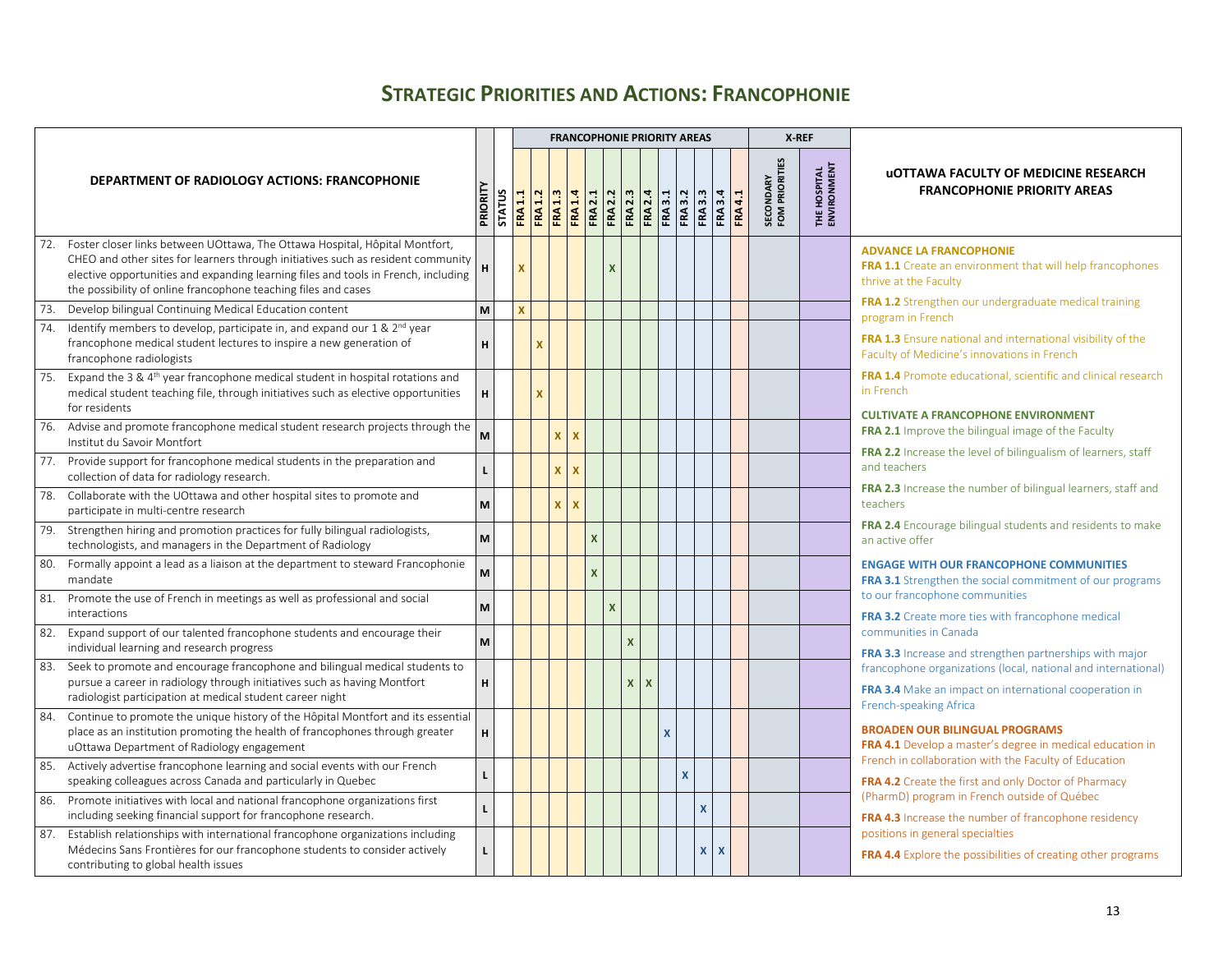|                                                                                                                                                                                                                                                                                                                                                                                                                                                         |         |                          |  |  | <b>FRANCOPHONIE PRIORITY AREAS</b> |  |  |              | X-REF                           |                                  |                                                                                                               |
|---------------------------------------------------------------------------------------------------------------------------------------------------------------------------------------------------------------------------------------------------------------------------------------------------------------------------------------------------------------------------------------------------------------------------------------------------------|---------|--------------------------|--|--|------------------------------------|--|--|--------------|---------------------------------|----------------------------------|---------------------------------------------------------------------------------------------------------------|
| DEPARTMENT OF RADIOLOGY ACTIONS: FRANCOPHONIE                                                                                                                                                                                                                                                                                                                                                                                                           | PRIORIT | <b>STATUS</b><br>FRA 1.1 |  |  |                                    |  |  |              | <b>SECONDARY</b><br>FOM PRIORIT | <b>HOSPITAL</b><br>IRONMENT<br>E | <b>UOTTAWA FACULTY OF MEDICINE RESEARCH</b><br><b>FRANCOPHONIE PRIORITY AREAS</b>                             |
| Establish relationships with French speaking medical schools in France and Africa<br>88.<br>to offer reciprocal arrangements for elective medical students                                                                                                                                                                                                                                                                                              |         |                          |  |  |                                    |  |  | $\mathbf{x}$ |                                 |                                  | based on populations' needs including a physician assistant<br>program and a bachelor's degree for paramedics |
| Offer our active support to collaborating with francophone research in other<br>89.<br>health fields and master's programs related to radiology                                                                                                                                                                                                                                                                                                         |         |                          |  |  |                                    |  |  |              |                                 |                                  |                                                                                                               |
| Offer a medical imaging perspective to multidisciplinary francophone research<br>90.<br>and projects (both ongoing and new projects)                                                                                                                                                                                                                                                                                                                    |         |                          |  |  |                                    |  |  |              |                                 |                                  |                                                                                                               |
| Partner with the Official Languages and Bilingualism Institute or other uOttawa<br>91.<br>department to develop/offer targeted courses (possibly online, self-directed) for<br>residents, faculty, and staff with the goal of developing a working-level<br>competence in a second language to better serve francophone patients (e.g.,<br>vocabulary on the body parts and basic sentence structure to ask questions such<br>as "where does it hurt"?) |         |                          |  |  |                                    |  |  |              |                                 | <b>THE 1.2</b>                   |                                                                                                               |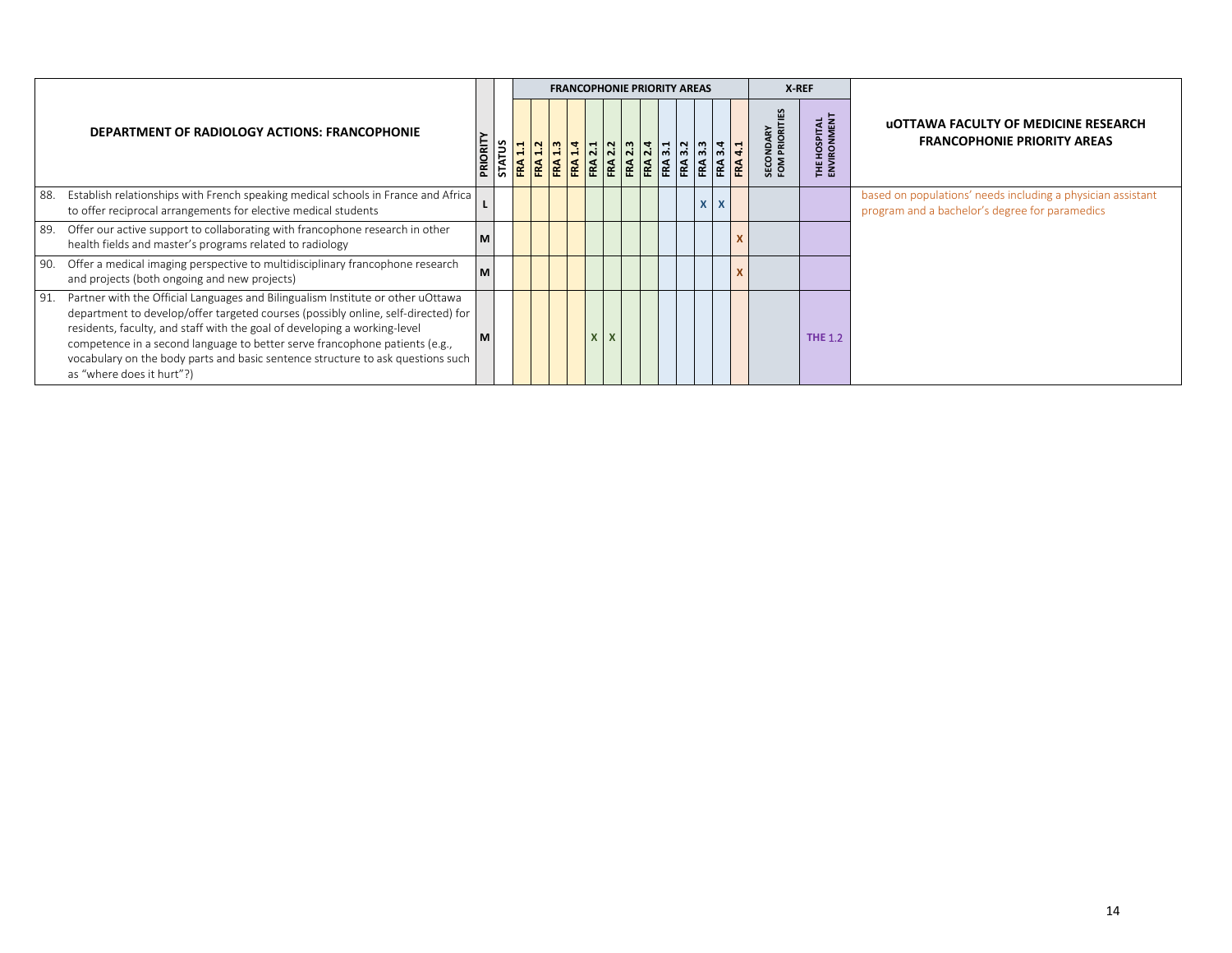# **STRATEGIC PRIORITIES AND ACTIONS: INTERNATIONAL, GLOBAL & REGIONAL HEALTH**

<span id="page-14-0"></span>

|                                                                                                                                                                                                                                            |          |               |         |                |         |                           |                                           |                    |                    |                |              |         |                       | <b>INTERNATIONAL &amp; REGIONAL HEALTH PRIORITY AREAS</b> |              |                |         |                                    | X-REF                                                                |                                                                                                                                                                                                                                                                                                                                 |
|--------------------------------------------------------------------------------------------------------------------------------------------------------------------------------------------------------------------------------------------|----------|---------------|---------|----------------|---------|---------------------------|-------------------------------------------|--------------------|--------------------|----------------|--------------|---------|-----------------------|-----------------------------------------------------------|--------------|----------------|---------|------------------------------------|----------------------------------------------------------------------|---------------------------------------------------------------------------------------------------------------------------------------------------------------------------------------------------------------------------------------------------------------------------------------------------------------------------------|
| <b>DEPARTMENT OF RADIOLOGY ACTIONS</b>                                                                                                                                                                                                     | PRIORITY | <b>STATUS</b> | IGH 1.1 | <b>IGH 1.2</b> | IGH 1.3 | <b>IGH 1.4</b>            | <b>IGH 2.2</b><br>IGH 2.1                 |                    | IGH 2.3<br>IGH 2.4 | IGH 2.5        | IGH 3.1      | IGH 3.2 | 3.3<br>$\overline{5}$ | IGH 3.4                                                   | IGH 4.1      | <b>IGH 4.3</b> | IGH 4.3 | <b>SECONDARY</b><br>FOM PRIORITIES | <b>THE HOSPITAL</b><br>ENVIRONMENT                                   | <b>UOTTAWA FACULTY OF MEDICINE</b><br><b>INTERNATIONAL &amp; GLOBAL HEALTH</b><br><b>PRIORITY AREAS</b>                                                                                                                                                                                                                         |
| 91. Provide training/support to clinics in mid-low-<br>income areas acquiring new technology                                                                                                                                               | H.       |               |         | <b>X</b>       |         |                           |                                           |                    |                    |                |              |         |                       |                                                           |              |                |         |                                    |                                                                      | <b>ENSURE IMPACTFUL AND DIVERSE PARTNESHIPS</b><br>IGH 1.1 Develop and maintain key international partnerships for which their                                                                                                                                                                                                  |
| 92. Develop regional integration of central intake,<br>imaging backbone linking regional hospitals with an<br>emphasis on the dissemination of technology<br>(including AI) and best practices                                             | U        |               |         |                |         |                           | $\boldsymbol{\mathsf{x}}$                 | $\pmb{\mathsf{X}}$ |                    |                |              |         |                       |                                                           |              |                |         |                                    | <b>THE 1.5</b>                                                       | value proposition benefits the Faculty on many levels<br><b>IGH 1.2</b> Expand on our collaborative strategy within the Faculty and across<br>external stakeholders including the uOttawa International Office, embassies<br>and governmental agencies, leading to a refined process for partnership                            |
| 93.<br>Continued modernization of infrastructure to<br>support desired workflows (breast density, iron<br>measurements, expansion and replacement of<br>capital equipment, seamless and integrated home<br>reporting)                      | н        |               |         |                |         |                           | $\mathsf{x}$<br>$\boldsymbol{\mathsf{x}}$ |                    |                    |                |              |         |                       |                                                           |              |                |         |                                    | <b>THE 1.5</b>                                                       | development and renewal<br>IGH 1.3 Create a revenue-enhancing strategy to support our priorities and<br>initiatives that includes financial support to learners<br>IGH 1.4 Develop partnerships for incremental educational programs that are                                                                                   |
| 94. Implement and evaluate the impact of patient<br>reported outcomes for targeting surveillance in<br>oncology                                                                                                                            | M        |               |         |                |         | $\boldsymbol{\mathsf{x}}$ |                                           |                    |                    |                |              |         |                       |                                                           |              |                |         |                                    |                                                                      | multi-disciplinary and promote enhanced collaborations between learners and<br>faculty members<br><b>IMPROVE GLOBAL HEALTH LOCALLY AND ABROAD</b>                                                                                                                                                                               |
| 95. Greater emphasis on educational opportunities for<br>remote communities including Nunavut in service,<br>education, and CME dissemination                                                                                              | н.       |               |         |                |         |                           |                                           |                    | $\mathsf{x}$       |                |              |         |                       |                                                           |              |                |         |                                    | <b>THE 3.3</b>                                                       | <b>IGH 2.1</b> Conduct research on other global health programs to identify best<br>practices and potential collaborations                                                                                                                                                                                                      |
| 96. Promote clinical excellence through guideline and<br>white paper development, involvement in and<br>leadership of national and international<br>committees, and knowledge transfer of best<br>practices to local and regional partners | н        |               |         |                |         |                           |                                           |                    | $\mathsf{x}$       |                |              |         |                       |                                                           |              |                |         |                                    | <b>THE 3.2</b>                                                       | IGH 2.2 Focus on developing global health at home, by expanding our<br>educational mandate to Northern Canada and regional areas, such as the<br>Ottawa Inner City Health Program<br>IGH 2.3 Promote educational exchanges in order to better serve marginalized<br>populations, new immigrants, refugees and Indigenous groups |
| 97. Promote skills development, and disseminate<br>protocols, standard operating procedures, and best<br>practices with regional community and academic<br>hospital partners and primary care providers                                    | н        |               |         |                |         |                           |                                           |                    | $\mathsf{x}$       |                |              |         |                       |                                                           |              |                |         |                                    | <b>THE 1.6</b><br><b>THE 3.2</b><br><b>THE 4.2</b><br><b>THE 4.3</b> | IGH 2.4 Expand global health initiatives and identify preferred partnerships for<br>trainee mobility<br>IGH 2.5 Increase the number of trainees who accompany faculty members on<br>their global health missions to collaborate on research and educational                                                                     |
| 98. Enhance community partnerships to broaden<br>exposure of trainees to community practice                                                                                                                                                | M        |               |         |                |         |                           |                                           |                    | $\mathsf{x}$       |                |              |         |                       |                                                           | X            |                |         |                                    | <b>THE 3.2</b>                                                       | projects<br><b>PRIORITIZE OUR SOCIAL ACCOUNTABILITY MANDATE</b>                                                                                                                                                                                                                                                                 |
| 99. Enhance Department of Radiology visibility through<br>VP and other international invitations                                                                                                                                           | M        |               |         |                |         |                           |                                           |                    |                    | $\pmb{\times}$ |              |         |                       |                                                           |              |                |         |                                    |                                                                      | <b>IGH 3.1</b> Expand the Global Health Program (GPH) to focus on activities with a<br>social accountability mandate                                                                                                                                                                                                            |
| 100. Increase the Department's social accountability<br>foothold through group contribution to Ottawa, the $\vert$ M<br>broader region, and international community                                                                        |          |               |         |                |         |                           |                                           |                    |                    |                | $\mathbf{x}$ |         | $\mathbf{x}$          |                                                           |              | $\mathbf{x}$   |         |                                    |                                                                      | IGH 3.2 Prioritize local, national, and international initiatives and partnerships<br>that provide a meaningful and long-term impact on organizations that are<br>being supported                                                                                                                                               |
| 101. Growth in strategic research and innovation sphere<br>especially through partnership/innovation<br>initiatives/biozone                                                                                                                | M        |               |         |                |         |                           |                                           |                    |                    |                |              | X       |                       |                                                           |              |                |         |                                    |                                                                      | <b>IGH 3.3</b> Celebrate learners' and faculty members' achievements that prioritize<br>social accountability<br><b>IGH 3.4</b> Promote the Global Health Concentration (GHC), which offers an in-                                                                                                                              |
| 102. Promote learner participation in the Ontario<br>Medical Association, Ontario Association of                                                                                                                                           | H.       |               |         |                |         |                           |                                           |                    |                    |                |              |         |                       |                                                           | $\mathbf{x}$ |                |         |                                    |                                                                      | depth investigation of global health topics of interest to students with the goal                                                                                                                                                                                                                                               |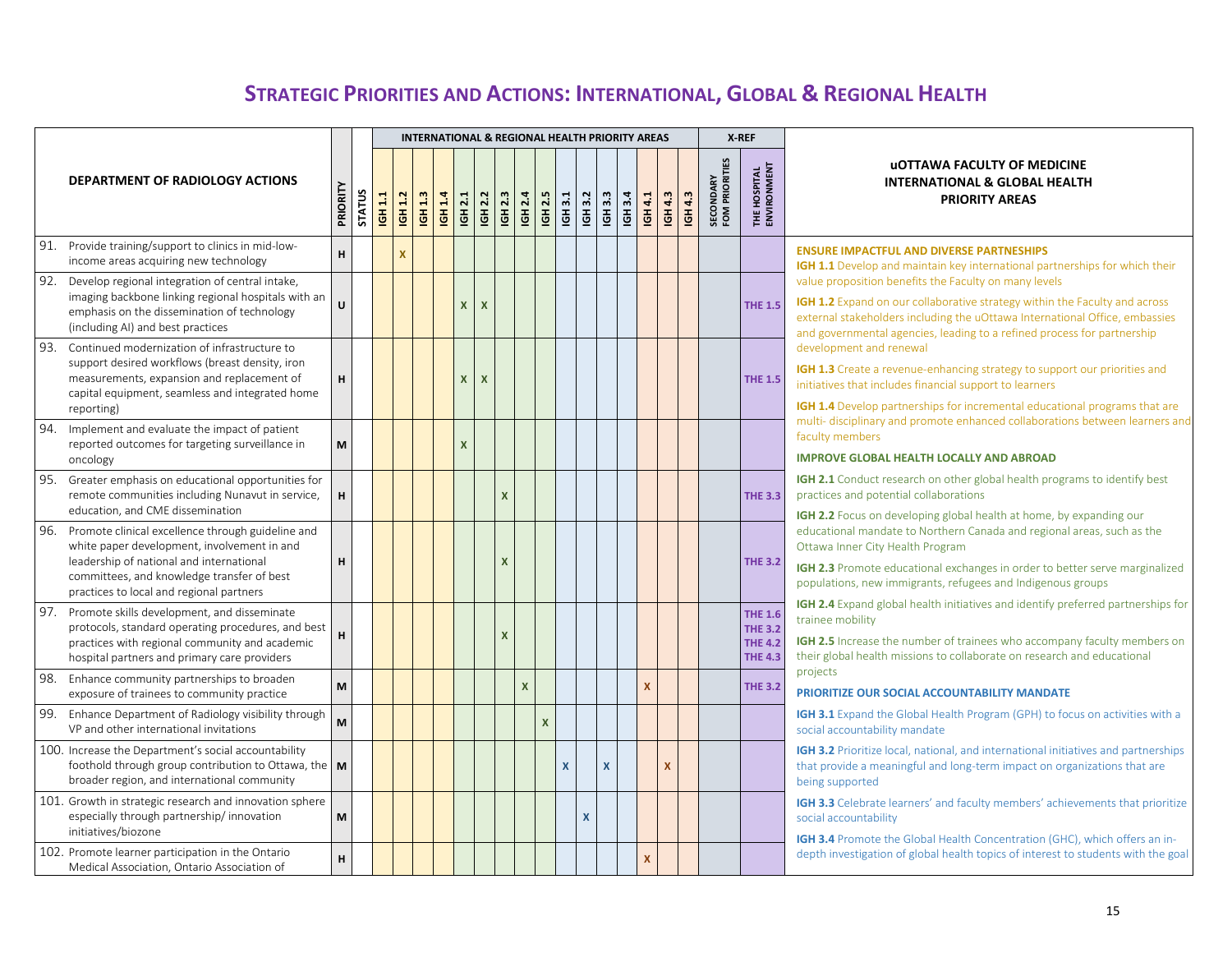|                                                                                                                                                                                                                                    |         |               |                                                                    |                          |  |  | INTERNATIONAL & REGIONAL HEALTH PRIORITY AREAS |  |  |  |                        |                                 | X-REF                              |                                                                                                                                                                                                                                                                                                                                                                                                        |
|------------------------------------------------------------------------------------------------------------------------------------------------------------------------------------------------------------------------------------|---------|---------------|--------------------------------------------------------------------|--------------------------|--|--|------------------------------------------------|--|--|--|------------------------|---------------------------------|------------------------------------|--------------------------------------------------------------------------------------------------------------------------------------------------------------------------------------------------------------------------------------------------------------------------------------------------------------------------------------------------------------------------------------------------------|
| DEPARTMENT OF RADIOLOGY ACTIONS                                                                                                                                                                                                    | PRIORIT | <b>STATUS</b> | $\blacksquare$<br>$\vec{a}$<br>$\overline{\underline{\mathbb{G}}}$ | $\sim$<br>$\overline{5}$ |  |  |                                                |  |  |  | $\frac{1614.3}{614.3}$ | <b>SECONDARY</b><br>FOM PRIORIT | <b>THE HOSPITAL</b><br>ENVIRONMENT | <b>UOTTAWA FACULTY OF MEDICINE</b><br><b>INTERNATIONAL &amp; GLOBAL HEALTH</b><br><b>PRIORITY AREAS</b>                                                                                                                                                                                                                                                                                                |
| Radiologists, Canadian Association of Radiologists<br>and other provincial, national and international<br>committees                                                                                                               |         |               |                                                                    |                          |  |  |                                                |  |  |  |                        |                                 |                                    | of creating critical thinkers and lifelong learners<br><b>EMPOWER OUR LEARNERS FOR GLOBAL CITIZENSHIP</b>                                                                                                                                                                                                                                                                                              |
| 103. Develop training in social-cultural aspects of<br>working with cultures with unique and diverse<br>perspectives on healthcare and healthcare practices   M<br>and recognizing them and incorporating them,<br>where possible. |         |               |                                                                    |                          |  |  |                                                |  |  |  |                        |                                 |                                    | <b>IGH 4.1</b> Increase support to all learners to facilitate participation in<br>internationally focused activities locally, within Canada, and globally<br><b>IGH 4.2</b> Support faculty members and learners taking part in global health<br>activities in low-resource settings including in education, research, health care<br>and capacity-building opportunities in a safe and ethical manner |
|                                                                                                                                                                                                                                    |         |               |                                                                    |                          |  |  |                                                |  |  |  |                        |                                 |                                    | <b>IGH 4.3</b> Expand financial support options to increase the number and type of<br>bursaries available to serve the entire learner population of the Faculty                                                                                                                                                                                                                                        |